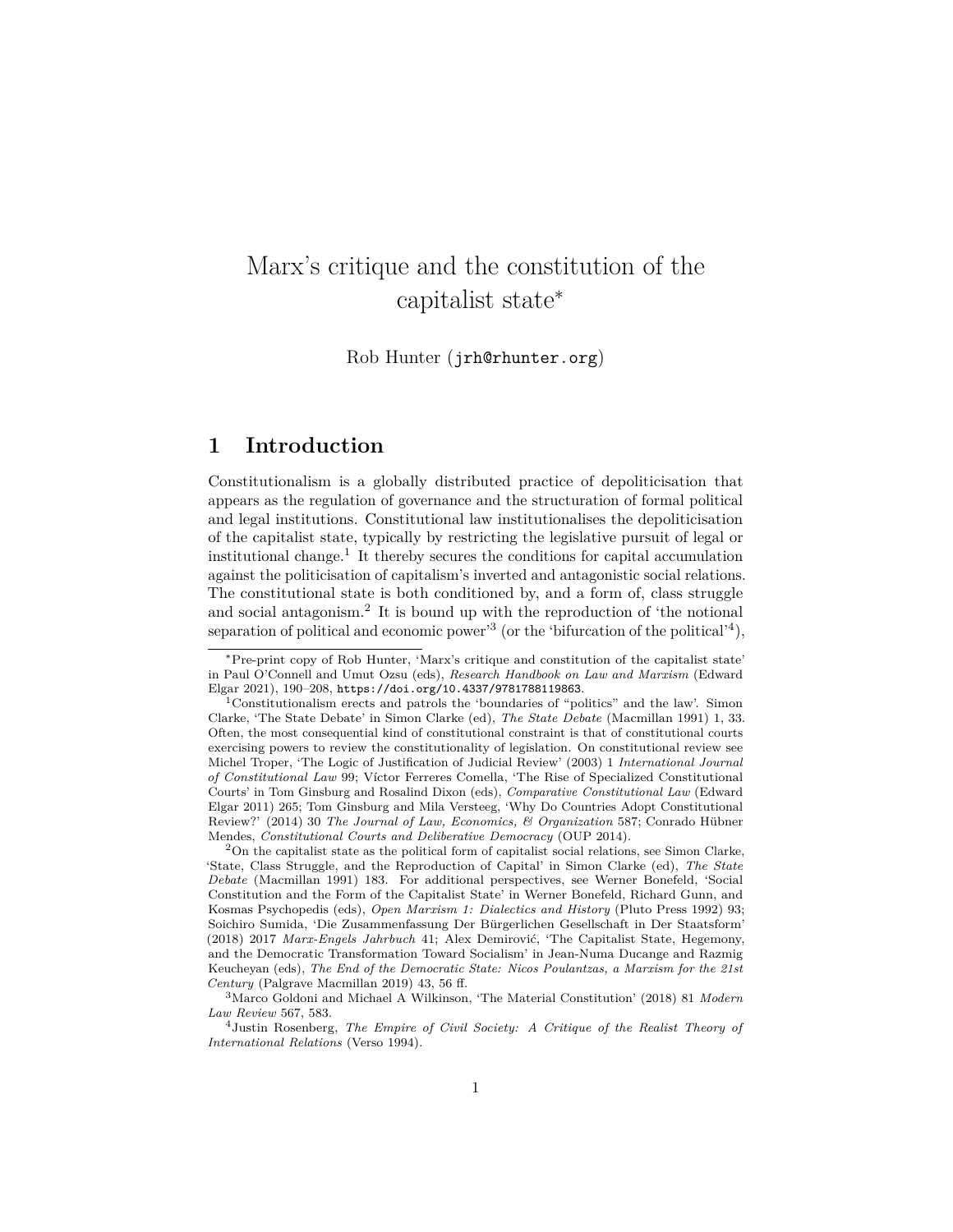in which social relations of production and exchange are depoliticised<sup>[5](#page-1-0)</sup>—while, simultaneously, a set of formal institutions and practices centred on the state are regarded as comprising the full scope of politics—an 'institutionalised illusion'[6](#page-1-1) that defines the capitalist state form<sup>[7](#page-1-2)</sup> and is characteristic of liberal constitutional polities. Constitutionalism is best understood as a specific form of struggle over the reproduction of capitalist social relations, not simply as an apparent 'legal technology for structuring state power'.[8](#page-1-3) The critique of the constitution of the capitalist state form consists in the study of legal and political institutions' formation through the dynamics of antagonistic social relations—not the study of the putative power of constitutions to constrain social antagonism.

Within the constrained analytic framework of liberal constitutional theory, however, constitutionalism consists in systems, practices, and imaginaries<sup>[9](#page-1-4)</sup> through which public power and political authority are both constituted and limited; or it consists in formal texts, social contracts, or collective decisions that delimit power through the specification of legitimate authority. In the former case, constitutions are held to subsist in logics and rationalities of symbols, meanings, and the representation or objectification of reality; in the latter, constitutions are abstracted from the social relations in which they are embedded and with which they are mutually constitutive. In either case, liberal constitutional theory has a pronounced 'normativist'<sup>[10](#page-1-5)</sup> bent. It is preoccupied with the reconciliation of the contrary poles of 'democratic constitutionalism': the affirmation of both individual rights and majoritarian legitimation of public power.<sup>[11](#page-1-6)</sup> As such, it evinces an enduring preoccupation with the project of justification, not critique.

This chapter rejects such conceptions of constitutionalism and traces the outline of a critique of constitutionalism and of liberal constitutional theory. Constitutionalism must be investigated as part of the broader project of interpreting, elaborating, and critically engaging with Marx's critique of capitalist society. Constitutionalism is a form of struggle, not a formal puzzle. Liberal constitutional theory's inability to forgo an 'obscurantist celebration of

<span id="page-1-0"></span> $5$ The reproduction of the separation of formal politics from the (inherently political) domination inherent in relations of production and exchange is immanent to the concept of the capitalist state. Tony Smith, *Beyond Liberal Egalitarianism: Marx and Normative Social Theory in the Twenty-First Century* (Brill 2017) 187–89. See also Ellen Meiksins Wood, *Democracy Against Capitalism: Renewing Historical Materialism* (CUP 1995) 10–12, 19–48.

<span id="page-1-1"></span><sup>6</sup>Patrick Murray, *Marx's Theory of Scientific Knowledge* (Humanities Press 1988) 32.

<span id="page-1-3"></span><span id="page-1-2"></span><sup>7</sup>Clarke, 'State Debate', 9–10.

<sup>8</sup>Aslı Bâli and Aziz Rana, 'Constitutionalism and the American Imperial Imagination' (2018) 85 *University of Chicago Law Review* 257.

<span id="page-1-4"></span><sup>9</sup>On images, symbols, and the representation of social reality in constitutional theory, see Charles Taylor, *Modern Social Imaginaries* (Duke University Press 2004); Zoran Oklopcic, *Beyond the People: Social Imaginary and Constituent Imagination* (OUP 2018); Jiří Přibáň, 'Constitutional Imaginaries and Legitimation: On *Potentia*, *Potestas*, and *Auctoritas* in Societal Constitutionalism' (2018) 45 *Journal of Law and Society* S30.

<span id="page-1-5"></span><sup>10</sup>Martin Loughlin, 'The Concept of Constituent Power' (2014) 13 *European Journal of Political Theory* 218.

<span id="page-1-6"></span><sup>11</sup>Nimer Sultany, 'The State of Progressive Constitutional Theory: The Paradox of Constitutional Democracy and the Project of Political Justification' (2012) 47 *Harvard Civil Rights–Civil Liberties Law Review* 371.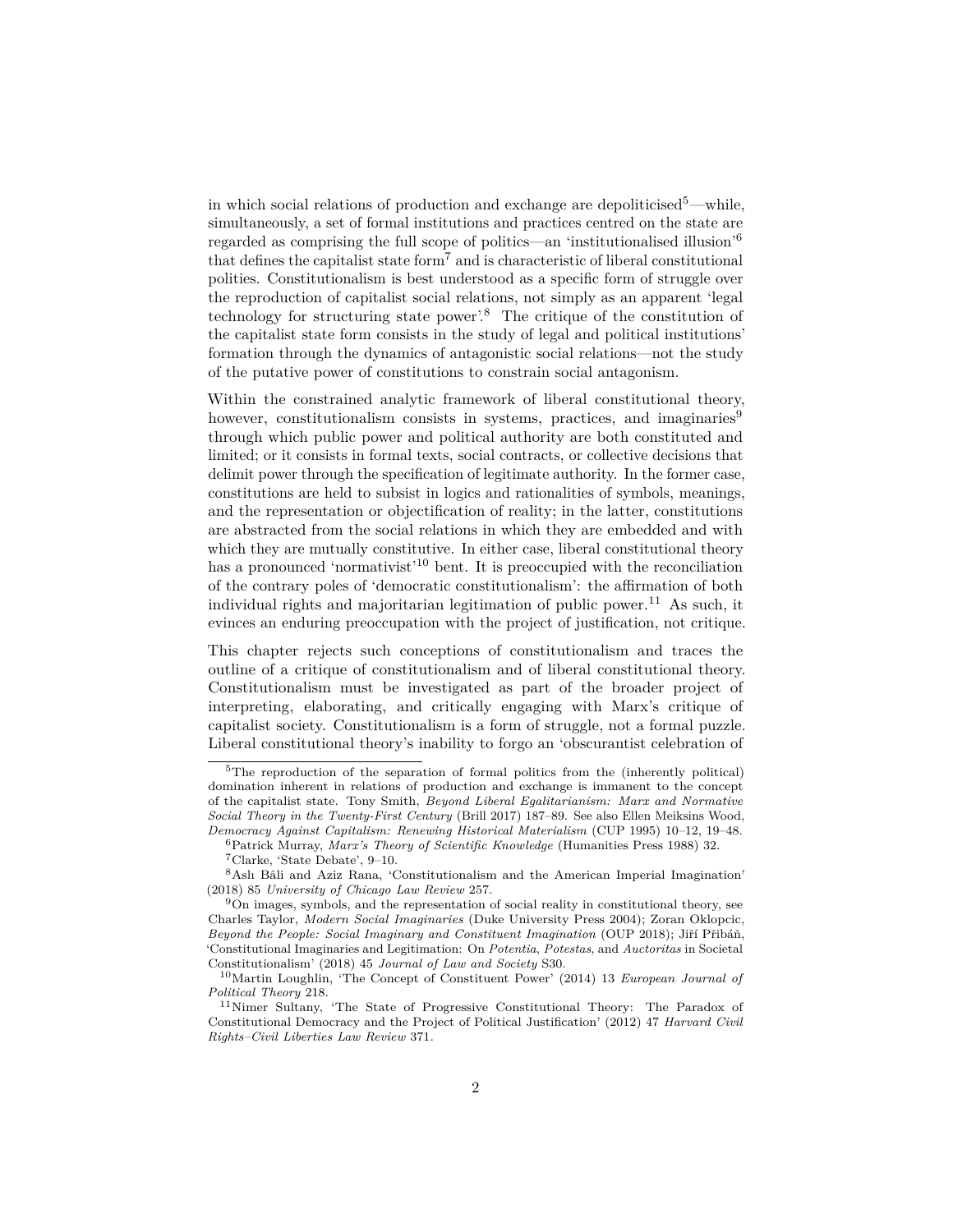the "paradoxes" of constitutionalism'[12](#page-2-0) can be overcome only by apprehending constitutionalism as a form of social antagonism.

Constitutional texts prescribe institutional boundaries and describe legal frameworks<sup>[13](#page-2-1)</sup> in order to mediate the exercise of formal political power, but constitutions—in the senses of political communities or legal orders—are themselves constituted only through struggle and antagonism. Texts like constitutional provisions, statutes, and doctrines figure prominently in constitutional theory, but they do not exhaust its scope. Adequately apprehending constitutionalism is possible only by situating constitutional law in its historical specificity, and by illuminating the ways in which law and the state are reproduced as specific moments in the totality of capitalist social relations. Some of the roots of such a critique are already present in constitutional theory. The study of constitutionalism has often been characterised by a contradictory duality between formality and materiality<sup>[14](#page-2-2)</sup>—not just between constitutional text and constitutional form, but also between the fragmentation of constitutional law among and within national and international jurisdictions, on the one hand, and the global scope of constitutionality concomitant with the reach of the world market and the global expansion and intensification of capital accumulation, on the other. The territorial fragmentation of nation-states is the political expression of the global unity of value relations.[15](#page-2-3) The constitution of this form of social relations must be subject to further critique—critique that is articulated with Marx's critique of political economy.[16](#page-2-4)

In this chapter I present the outline of such a critique as a contribution to the sustained critique of constitutionalism conjoined with the Marxian critique of political economy. I adumbrate the theoretical traditions and debates that I consider to be the most important for the critique of the capitalist state in its appearance as a constitutional state. I then explore the reproduction of constitutionalism as a practice of depoliticisation, with a focus on the constitution of political and legal relations (including the constitution of juridical relations

<span id="page-2-1"></span><span id="page-2-0"></span><sup>12</sup>Oklopcic, *Beyond the People*, 350.

<sup>&</sup>lt;sup>13</sup>The prototypical case is the empowerment of a constitutional court to conduct constitutional review. This model necessarily privileges the drafting, interpretation, and elaboration of legal texts. The contrast with the Westminster model—legislative sovereignty and the persistence of an 'unwritten constitution'—has been blurred by the adoption of bills of rights and moves toward constitutional review in Commonwealth countries. Mark Tushnet, 'The Rise of Weak-Form Judicial Review' in Tom Ginsburg and Rosalind Dixon (eds), *Comparative Constitutional Law* (Edward Elgar 2011) 5; Stephen Gardbaum, *The New Commonwealth Model of Constitutionalism: Theory and Practice* (CUP 2013).

<span id="page-2-3"></span><span id="page-2-2"></span><sup>14</sup>Goldoni and Wilkinson, 'Material Constitution'.

<sup>15</sup>Simon Clarke, 'Class Struggle and the Global Overaccumulation of Capital' in Robert Albritton and others (eds), *Phases of Capitalist Development: Booms, Crises and Globalizations* (Palgrave Macmillan 2001) 76; Rodrigo Pascual and Luciana Ghiotto, 'The State and Global Capital: Revisiting the Debate' in Ana Cecilia Dinerstein et al. (eds), *Open Marxism 4: Against a Closing World* (Pluto Press 2020) 109.

<span id="page-2-4"></span><sup>&</sup>lt;sup>16</sup>For a broad, introductory overview of this articulation, see Emilios Christodoulidis and Marco Goldoni, 'Marxism and the Political Economy of Law' in Emilios Christodoulidis, Ruth Dukes, and Marco Goldoni (eds), *Research Handbook on Critical Legal Theory* (Edward Elgar 2019) 95.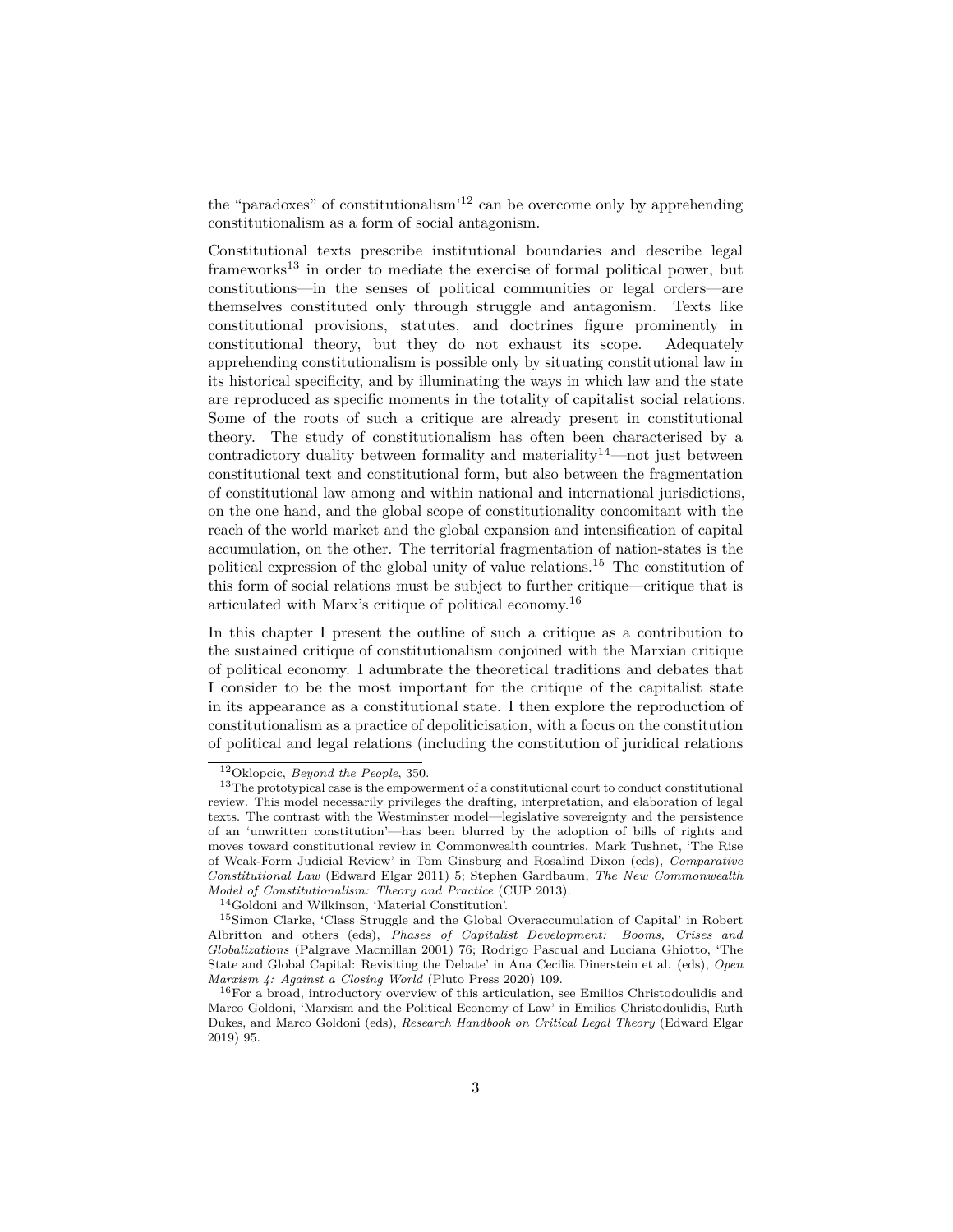and subjects), and the link between constitutionalism and the reproduction of the capital relation. Inquiry into these processes and relations is necessary for a critical understanding of constitutionalism. I also argue that crises are constitutive of and central to constitutionalism, rather than inimical to it. I conclude by briefly considering the broader implications of the critique of constitutionalism.

## **2 Background theoretical considerations**

My approach in this chapter is informed by the contributions to critical state theory found in the perspective of Open Marxism<sup>[17](#page-3-0)</sup> as well as by proponents of form-analytic approaches to the critique of capitalism.[18](#page-3-1) According to the former, the state is the political form of capitalist society. Capitalist social relations appear as a fragmented and contradictory unity in which social individuals experience impersonal domination through the mediation of abstract social forms—a theme that I elaborate by drawing upon form-analytic theories that stress that capitalist society is constituted by 'historically specific social forms'.[19](#page-3-2) My aim is not to gloss Marx's scattered remarks on constitutionality and democratic institutions, but rather to explore the ways in which a critical analysis of constitutionalism can draw upon—and inform and extend in turn—the critique of capitalist social relations.

The critique of capital requires the critical apprehension of the dominating forms assumed by capitalism's constituent social relations in their contradictory and conflict-laden reproduction. Within the critique of capital, both capitalists and workers are regarded as personifications of historically specific social categories.<sup>[20](#page-3-3)</sup> Their relations with one another are mediated by value,  $2<sup>1</sup>$  the production of which is socially validated through money-mediated exchange.<sup>[22](#page-3-5)</sup> The relations of the production and realisation of value are global in scope, and are extended

<span id="page-3-0"></span><sup>17</sup>See e.g., Bonefeld, 'Social Constitution'; Simon Clarke, 'The Global Accumulation of Capital and the Periodisation of the Capitalist State Form' in Werner Bonefeld, Richard Gunn, and Kosmas Psychopedis (eds), *Open Marxism 1: Dialectics and History* (Pluto Press 1992) 133. For a contemporary perspective, see Chris O'Kane, 'Capital, the State, and Economic Policy: Bringing Open Marxist Critical Political Economy Back into Contemporary Heterodox Economics' (2020) 54 *Review of Radical Political Economics* 684.

<span id="page-3-1"></span><sup>18</sup>See esp. Murray, *Marx's Theory*, 31–33, 35–39; Werner Bonefeld, *Critical Theory and the Critique of Political Economy: On Subversion and Negative Reason* (Bloomsbury 2014) 165–92; Smith, *Beyond Liberal Egalitarianism,* 183–91; Paul Mattick, *Theory as Critique: Essays on* Capital (Brill 2018), 72–122.

<span id="page-3-2"></span> $19$ Use of the term 'form' in this context does not connote a featureless universality; rather, it is an acknowledgement that all social relations assume 'historically specific social forms'. Patrick Murray, *The Mismeasure of Wealth: Essays on Marx and Social Form* (Brill 2016) xi.

<span id="page-3-3"></span><sup>20</sup>Karl Marx, *Capital: A Critique of Political Economy*, vol 1 [1867] in Karl Marx and Frederick Engels, *Collected Works*, vol 35 (Lawrence & Wishart 1996) 10; Mattick, *Theory as Critique*, 106.

<span id="page-3-5"></span><span id="page-3-4"></span><sup>21</sup>Smith, *Beyond Liberal Egalitarianism*, 83–4.

<sup>22</sup>Michael Heinrich, *An Introduction to the Three Volumes of Karl Marx's* Capital (Monthly Review Press 2012) 48–70; Mattick, *Theory as Critique*, 102–22.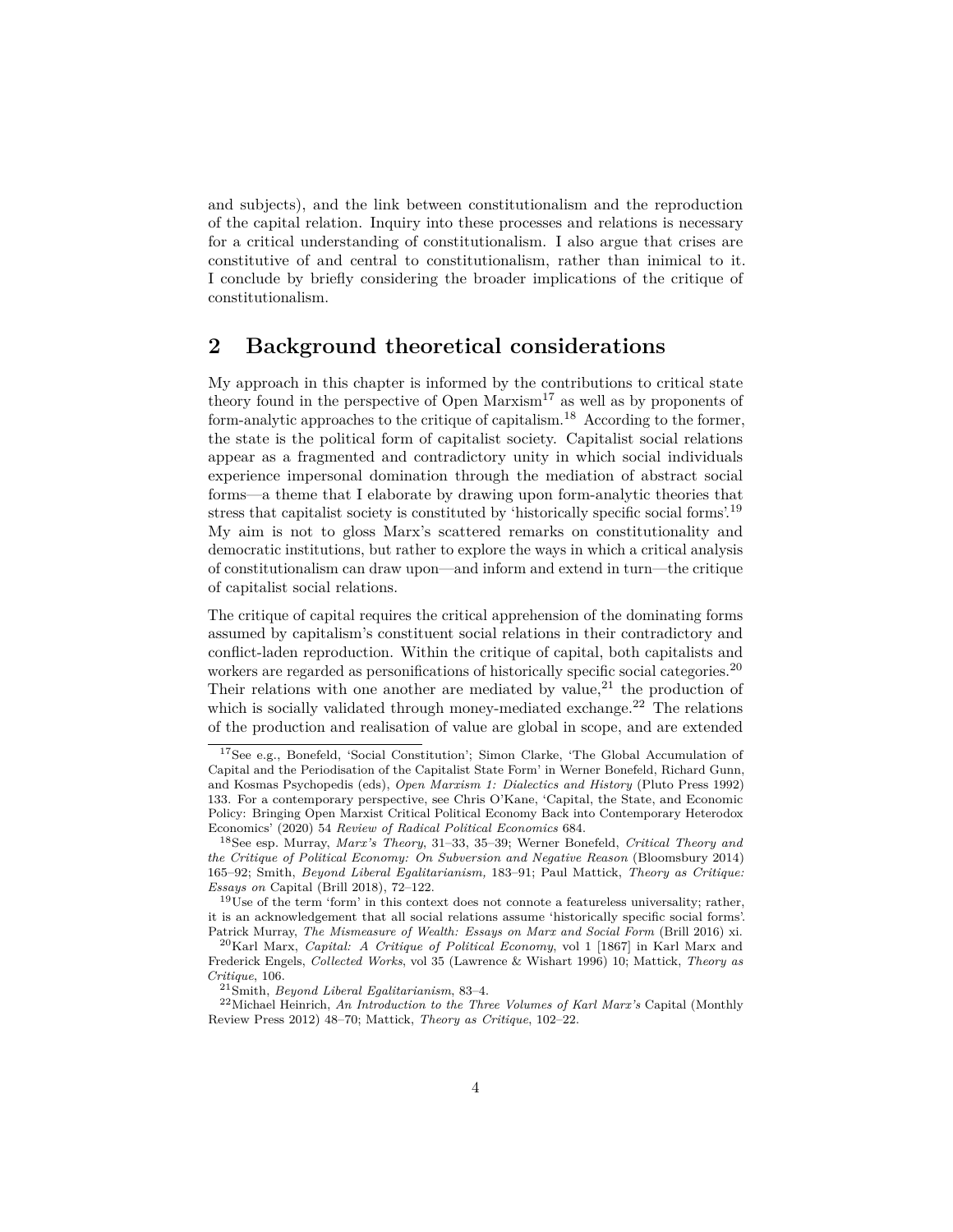and consolidated by state violence.<sup>[23](#page-4-0)</sup> Under capitalism, social production is undertaken, not in order to fulfil human needs, but on an antagonistic basis among capitals that are structurally compelled to compete with one another. The imperative to valorise capital $1^{24}$  $1^{24}$  $1^{24}$  compels capitalists to purchase labourpower as cheaply as possible (and to pursue commodity production on a private basis—that is, without regard to the risk of crises). Most individuals are separated from the means of production; their access to any portion of the total social product—which 'presents itself as an "immense accumulation of commodities" '[25](#page-4-2)—is mediated by money. They can reproduce themselves only by obtaining money, by selling labour-power to those who own the means of production. And yet both capitalist and worker contribute to the reproduction of the capital relation and capitalism's constituent social forms—the essential determinations of capitalism that mediate social individuals' activity (and dominate them). These include commodities, money, capital—but also law and the state as well.[26](#page-4-3)

Within capitalist society, the political is fragmented, such that relations of production and exchange are commonly represented as merely economic and outside the realm of politics—the latter being reduced to a depoliticised state form that is abstracted from the social relations with which it is mutually constitutive. The capitalist state is in no way a mere agent of a unified ruling class. Nevertheless, the capitalist state is immanent to value relations, such that state actors must seek to maintain the conditions for capital accumulation.<sup>[27](#page-4-4)</sup> As such, the capitalist state is directly implicated in the reproduction of the separation of producers from the means of production;[28](#page-4-5) in the struggles that attend the reproduction of the capital relation;<sup>[29](#page-4-6)</sup> and in the maintenance of the depoliticising separation of the political and the economic (the 'bifurcation of the political').<sup>[30](#page-4-7)</sup> Through its maintenance of the bifurcation of the political, the capitalist state is crucial to the reproduction of capital as a social relation. It 'insulates'<sup>[31](#page-4-8)</sup> capitalist production and exchange relations from political contestation—indeed, it cannot do otherwise and remain a capitalist state.[32](#page-4-9)

Law and the state are moments in the contradictory totality of capitalist social relations.[33](#page-4-10) A 'moment' in this sense is not a temporal unit. It is 'an element

<span id="page-4-0"></span><sup>23</sup>Bonefeld, *Critical Theory*, 79–95, 165–85.

<span id="page-4-1"></span><sup>24</sup>Smith, *Beyond Liberal Egalitarianism*, 106–8 ff.

<span id="page-4-2"></span><sup>25</sup>Marx, *Capital*, 45.

<span id="page-4-3"></span><sup>26</sup>Smith, *Beyond Liberal Egalitarianism*, 183–92.

<span id="page-4-4"></span><sup>27</sup>Heinrich, *Introduction*, 203–13.

<span id="page-4-5"></span><sup>28</sup>Bonefeld, *Critical Theory,* 79–100.

<span id="page-4-6"></span><sup>29</sup>Clarke, 'State, Class Struggle'.

<span id="page-4-8"></span><span id="page-4-7"></span><sup>30</sup>Smith, *Beyond Liberal Egalitarianism*, 187–91.

<sup>31</sup>Werner Bonefeld, 'European Integration: The Market, the Political and Class' (2002) 26 *Capital & Class* 117, 118.

<span id="page-4-10"></span><span id="page-4-9"></span><sup>32</sup>Smith, *Beyond Liberal Egalitarianism*, 190.

 $33\textdegree$ [T]he capitalist mode of production can only be grasped as a complex totality. However, this is not the complexity of relations of structural interdependence, it is the complexity of an historical process, a process of class struggle which develops on the basis of contradictory historical foundations'. Clarke, 'Global Accumulation of Capital', 149.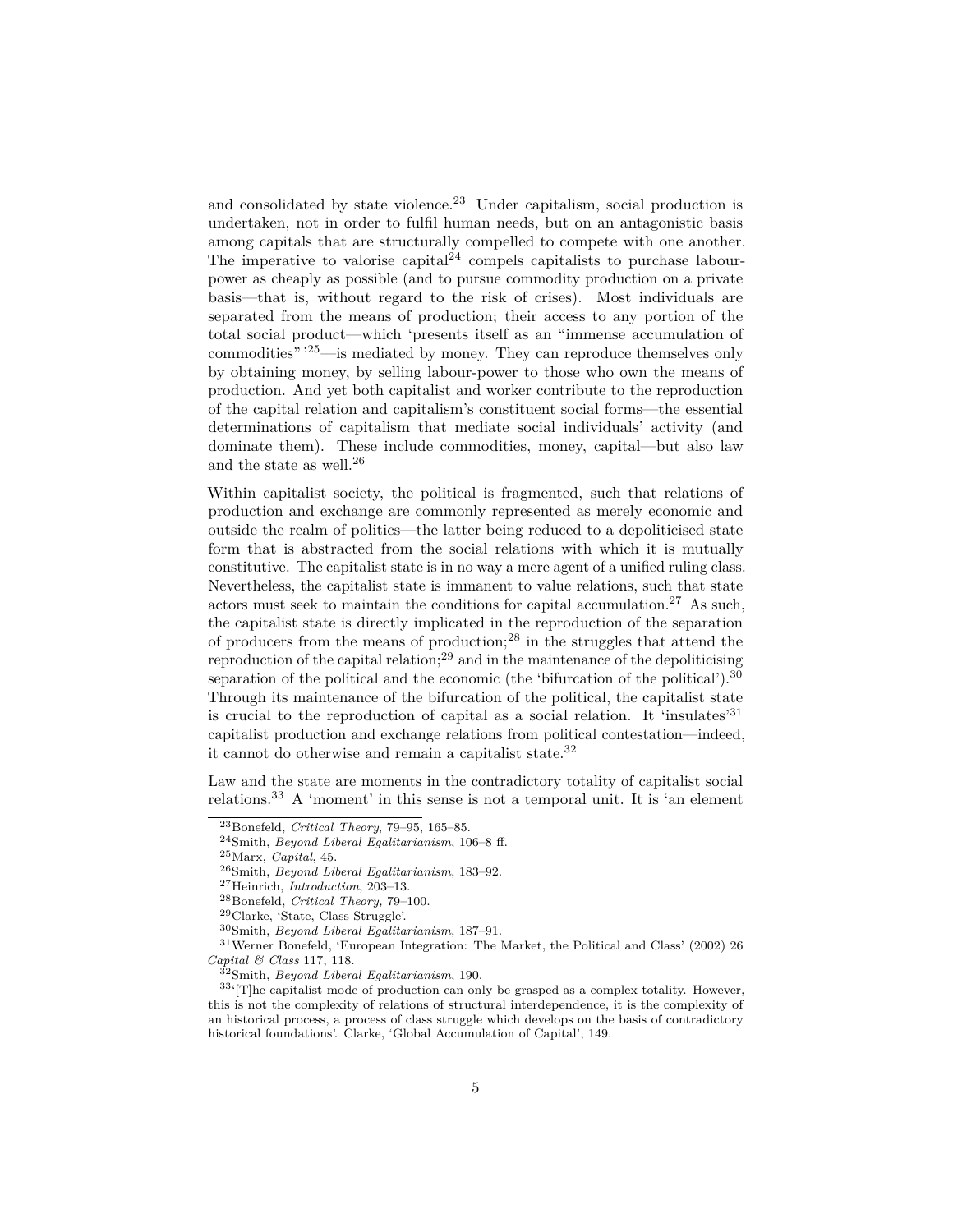considered in itself that can be conceptually isolated and analysed as such but that can have no isolated existence' in actual social life outside of a broader totality.<sup>[34](#page-5-0)</sup> But law and the state are not only moments in the contradictory totality of capitalist social relations; they are also, themselves, sites of the constitution of social relations (including those of production and exchange). Relations of production and exchange are mutually constitutive with legal and political relations. They are neither natural nor trans-historically valid.<sup>[35](#page-5-1)</sup> The critique of capitalist society is incomplete without critical inquiry into the legal constitution of juridical subjects, relations of property and contract, and the legal articulation of production and exchange relations. Since they number among capitalism's essential social forms; the analysis and critique of law and the state are neither secondary to, nor separable from, the analysis and critique of capital.

Some Marxists have recommended viewing law and the state as 'relatively autonomous<sup>[36](#page-5-2)</sup> from other social relations<sup>[37](#page-5-3)</sup>—meaning that the content of political relations at the level of the state is neither fully separate from, nor fully determined by, relations of production and exchange. But the endeavour to specify the limits of the state's autonomy is fraught. There is always the danger of reproducing liberalism's fetishistic conception of the state as an institution standing apart from value relations.[38](#page-5-4) This risk can be avoided by viewing the state as the political form of capitalist social relations, as one moment in a contradictory social totality. The capitalist state is not anterior to capitalist production; it is mutually constitutive with exchange relations, the world market, and the global expansion of capital accumulation.<sup>[39](#page-5-5)</sup> It is necessary to resist the temptation to accept liberal thought's naturalisation of its own categories. We must not accept the separation of state and civil society as a brute fact. It is

<span id="page-5-0"></span><sup>34</sup>Geert Reuten, 'The Difficult Labor of a Social Theory of Value' in Fred Moseley (ed.), *Marx's Method in* Capital*: A Reexamination* (Humanities Press 1993) 89, 92. See also Geert Reuten, 'An Outline of the Systematic-Dialectical Method: Scientific and Political Significance' in Fred Moseley and Tony Smith (eds.), *Marx's* Capital *and Hegel's* Logic*: A Reexamination* (Brill 2014) 241, 249 (noting that, although moments must be presented sequentially, when it comes to apprehending totalities 'we always have the simultaneity of all moments').

<span id="page-5-1"></span> $35$ <sup>45</sup> The capitalist state is neither independent from the economy nor does it derive from it, nor does the economy comprise a structured system of independent economic laws'. Bonefeld, *Critical Theory*, 182.

<span id="page-5-2"></span><sup>36</sup>Christopher Tomlins, 'How Autonomous Is Law?' (2007) 3 *Annual Review of Law and Social Science* 45.

<span id="page-5-3"></span><sup>37</sup>Nicos Poulantzas, *State, Power, Socialism* (Verso 1978); Bob Jessop, *State Theory: Putting the Capitalist State in Its Place* (Polity 1990) 24–47; Sonja Buckel, 'The Juridical Condensation of the Relations of Forces: Nicos Poulantzas and Law' in Alexander Gallas et al. (eds.), *Reading Poulantzas* (Merlin Press 2011) 154.

<span id="page-5-4"></span><sup>38</sup>Simon Clarke, 'Marxism, Sociology, and Poulantzas's Theory of the State' in Simon Clarke (ed), *The State Debate* (Macmillan 1991) 70 (arguing that Poulantzas' approach tends to reproduce the categories of bourgeois social thought rather than produce immanent critiques of them); Bob Jessop, 'Globalization and the National State' in Stanley Aronowitz and Peter Bratsis (eds.), *Paradigm Lost: State Theory Reconsidered* (2002) 185, 198–200. See also E. P. Thompson, *The Poverty of Theory, or, An Orrery of Errors* (first published 1978, Merlin Press 1995) 130–32.

<span id="page-5-5"></span><sup>39</sup>Cf. Clarke, 'State, Class Struggle'; 'Global Accumulation of Capital'; and 'Class Struggle'; Bonefeld, *Critical Theory*, 79–95, 147–85.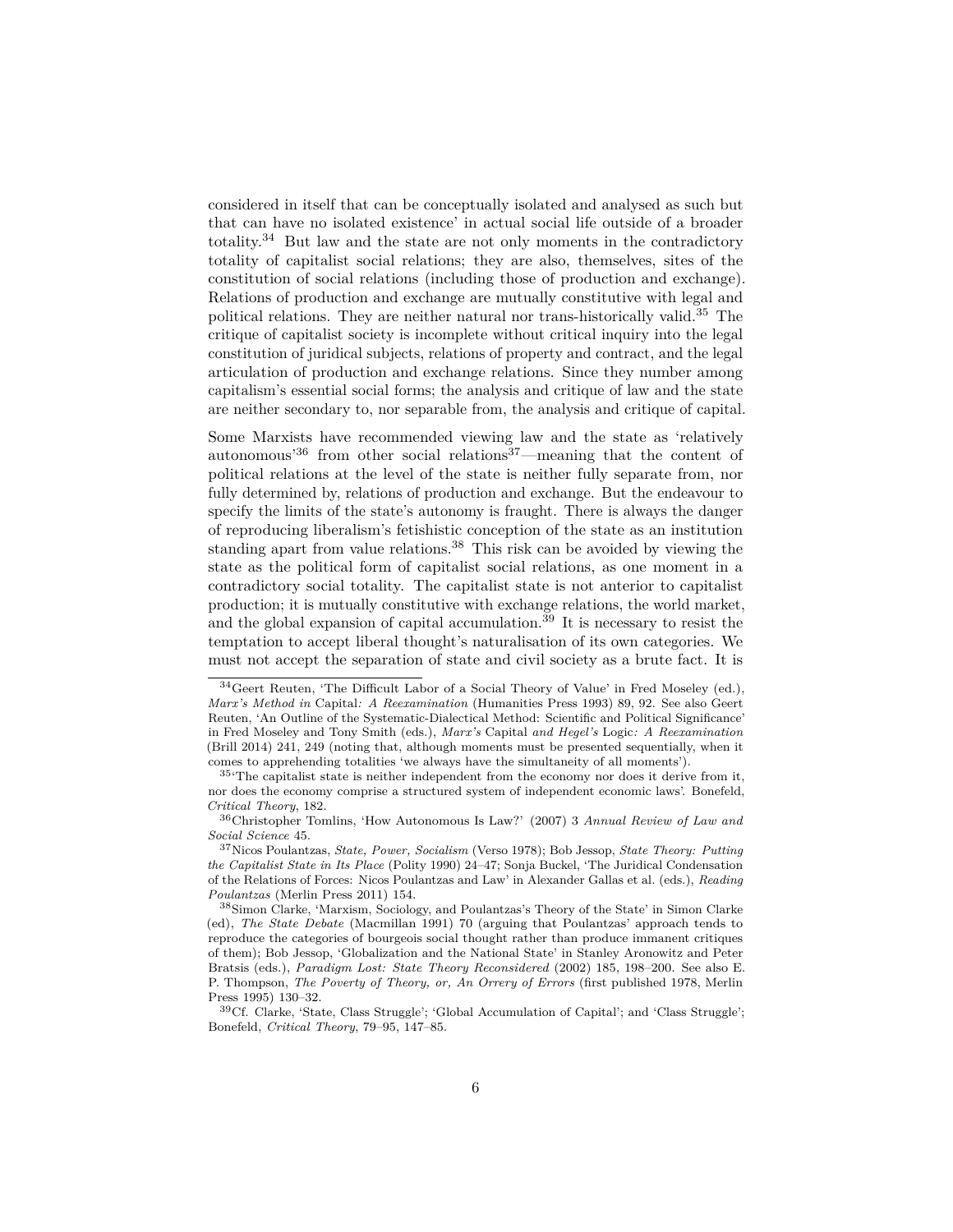constituted by and valid for (and only for) capitalist social relations.[40](#page-6-0) It is important to attend to the specificity of the political and the legal within the totality of capitalist social relations. The constitutional state is not a distinct level of society, but neither is it smoothly continuous with other social relations. State and law are forms of struggle and domination in their own right, ones through which the depoliticisation of society obtains, and the conditions for the reproduction of capital accumulation are secured.

#### **3 The practice of constitutionalism**

Constitutionalism warrants sustained critical inquiry in conjunction with the critique of political economy. A number of contradictions in liberal social thought converge within the scope of constitutional theory. It is formal an prescriptive, but it is also focused on the material contours of the social constitution of the state. Critical constitutional theory's task is to apprehend the relationship between the formal and the material constitution in the context of the critique of political economy. It must illuminate the ways in which constitutionalism is implicated in attempts to constrain or delimit struggles over the reproduction of capitalist social relations. Normativist theories of constitutionalism tend to become ensnared by 'constitutional fetishism'[41](#page-6-1)—the tendency for constitutional theorists to abstract constitutional provisions and structures from the social relations which alone provide them with meaning. Constitutional fetishism is closely related to the conceit that formal and normative constitutional systems are self-reproducing and self-referential, $42$  rather than manifested in, and reproduced through, contradictory and conflictual social relations. A consequence of constitutional fetishism is the belief in, or the desire for, the routinisation of the political through constitutional order and thoughtful institutional design. Rather than prescribe constitutional measures to contain conflict, the critique of constitutional theory must apprehend the constitutive role of struggle in the constitutional state.

Happily, such a critique can draw—selectively—upon more recent and innovative trends in comparative constitutional scholarship, which balance attention to constitutions as formal-juristic constructs with attention to questions of political economy, social movements, and the study of culture.<sup>[43](#page-6-3)</sup> These trends are

<span id="page-6-0"></span><sup>&</sup>lt;sup>40</sup>John Holloway and Sol Picciotto, 'Introduction: Towards a Materialist Theory of the State' in John Holloway and Sol Picciotto (eds.), *State and Capital: A Marxist Debate* (Edward Arnold 1978) 1, 3–10. Cf. Bonefeld, *Critical Theory*; Smith, *Beyond Liberal Egalitarianism*.

<span id="page-6-1"></span><sup>41</sup>Franz L. Neumann, *The Democratic and the Authoritarian State: Essays in Political and Legal Theory* (Free Press, 1957) 199. W. E. B. Du Bois first explored the fetishism of 'constitutional metaphysics' in 1935 in his magisterial *Black Reconstruction*. W. E. B. Du Bois, *Black Reconstruction in America* (first published 1935, The Free Press 1998) 366 and passim; see also Allison Powers, 'Tragedy Made Flesh: Constitutional Lawlessness in Du Bois's Black Reconstruction' (2014) 34 *Comparative Studies of South Asia, Africa and the Middle East* 106.

<span id="page-6-2"></span><sup>42</sup>See e.g., Gunther Teubner, *Law as an Autopoietic System* (Blackwell 1993).

<span id="page-6-3"></span><sup>43</sup>Ran Hirschl, 'The Realist Turn in Comparative Constitutional Politics' (2009) 62 *Political*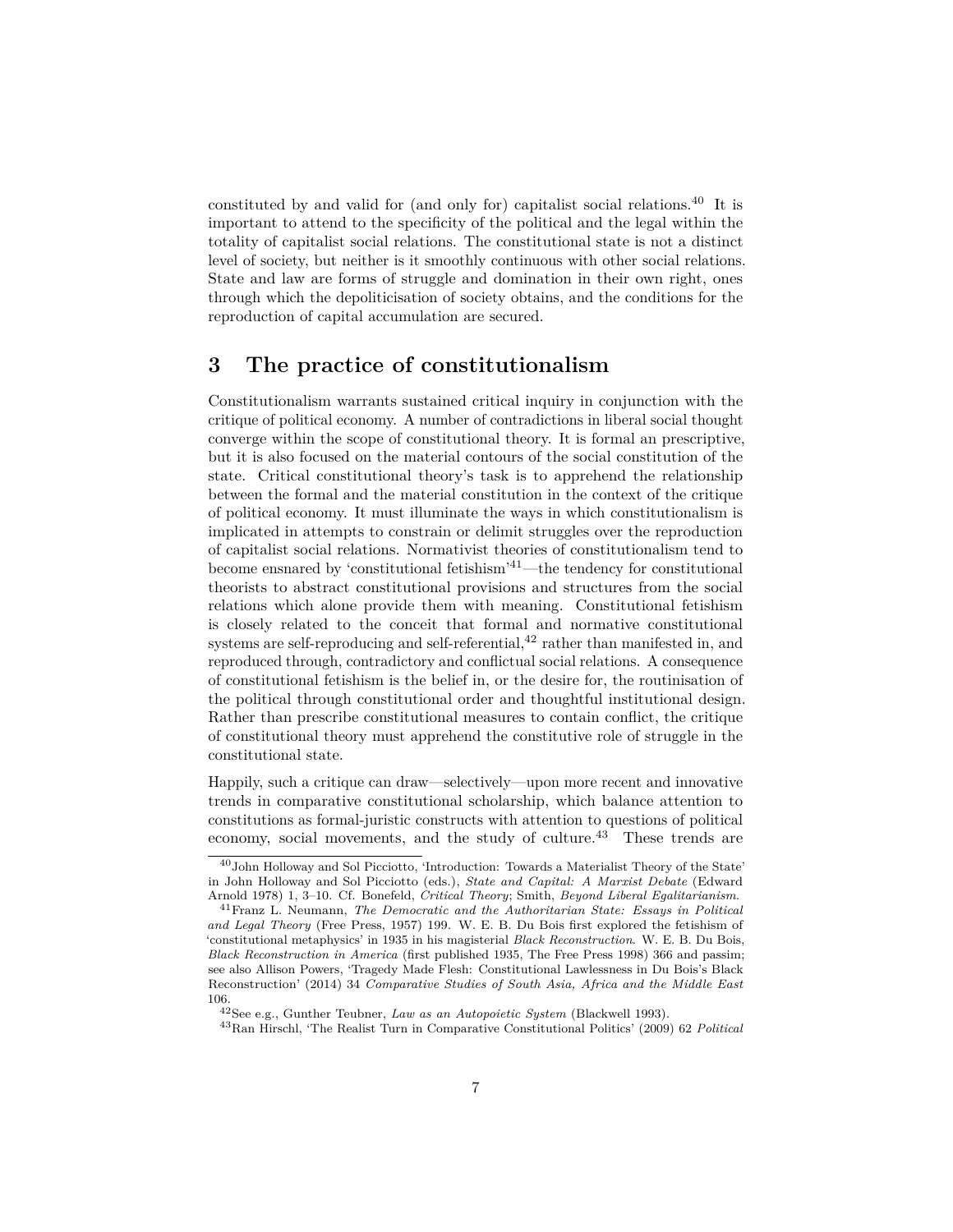welcome correctives to the formalist and normative-justificatory impulses that, historically, have dominated constitutional theory. Importantly, contemporary scholars of comparative constitutionalism refuse to be limited by territorial and jurisdictional boundaries and include international institutions and networks of capital, firms, and organisations within their ambit of study.[44](#page-7-0) Such attentiveness to the inadequacy of textually- and territorially-bound analysis is salutary. Additionally, much of this scholarship stresses constitutionalism's insulation of markets from mechanisms of democratic decision-making, accomplishing the extension of state capacities through the elevation of market discipline as a political rationality or embedding states in transnational frameworks;[45](#page-7-1) or it stresses that constitutionalism is not merely political but social—such that rules and norms can never be adequately apprehended in abstraction from their social context.<sup>[46](#page-7-2)</sup> Finally, some contributions to this scholarship acknowledge constitutions as 'conscious projects to insulate the economy and private power from any potential for democratisation of control and, if necessary, to do so with punitive disciplinary measures'.[47](#page-7-3) These 'conscious projects' are accomplished through various means, such as the elaboration of regimes of property relations, the judicialisation of policy, or the insulation of accumulation regimes from democratic oversight through the transference of regulatory competencies from national parliaments to supranational institutions. Nevertheless, such contributions do not conduce to a critique of constitutionalism articulated with the critique (rather than the application of) political economy.<sup>[48](#page-7-4)</sup> The task remains to apprehend and elucidate the systematic character of constitutionalism

*Research Quarterly* 825; Tom Ginsburg and Rosalind Dixon (eds), *Comparative Constitutional Law* (Edward Elgar 2011); Roger Masterman and Robert Schütze (eds), *The Cambridge Companion to Comparative Constitutional Law* (CUP 2019).

<span id="page-7-0"></span><sup>44</sup>See e.g., Petra Dobner and Martin Loughlin (eds), *The Twilight of Constitutionalism?* (OUP 2010); Christine E. J. Schwöbel, 'Situating the Debate on Global Constitutionalism' (2010) 8 *International Journal of Constitutional* Law 611; Gunther Teubner, *Constitutional Fragments: Societal Constitutionalism and Globalization* (OUP 2012); Stephen Gill and A Claire Cutler (eds.), *New Constitutionalism and World Order* (CUP 2014); Turkuler Isiksel, *Europe's Functional Constitution: A Theory of Constitutionalism Beyond the State* (OUP 2016); Marco Goldoni, 'Introduction to the Material Study of Global Constitutional Law' (2019) 8 *Global Constitutionalism* 71.

<span id="page-7-1"></span><sup>45</sup>See e.g., Jessop, 'Globalization and the National State', 207 ff.; Gill and Cutler (eds), *New Constitutionalism*.

<span id="page-7-2"></span><sup>46</sup>Chris Thornhill, *A Sociology of Constitutions: Constitutions and State Legitimacy in Historical-Sociological Perspective* (CUP 2011); Paul Blokker and Chris Thornhill (eds.), *Sociological Constitutionalism* (CUP 2017).

<span id="page-7-3"></span><sup>47</sup>Stephen Gill and A. Claire Cutler, 'New Constitutionalism and World Order: General Introduction' in Stephen Gill and A. Claire Cutler (eds), *New Constitutionalism and World Order* (CUP 2014) 1, 11.

<span id="page-7-4"></span><sup>48</sup>Many such contributions are premised on the claim that the extension of the world market and the expanding scope of capital accumulation (and the legal insulation of both) are recent phenomena. Werner Bonefeld, 'Social Constitution and the Spectre of Globalization' in Andreas Bieler and others (eds.), *Global Restructuring, State, Capital and Labour: Contesting Neo-Gramscian Perspectives* (Springer 2006) 45. However, 'capital's process of internationalisation is inherent to capitalism and not a novelty'. Pascual and Ghiotto, 'The State and Global Capital', 117. As Marx emphasised, '[t]he tendency to create the world market is inherent directly in the concept of capital itself'. Karl Marx, 'Economic Manuscripts of 1857–58' in Karl Marx and Frederick Engels, *Collected Works*, vol. 28 (Lawrence & Wishart 1986) 335.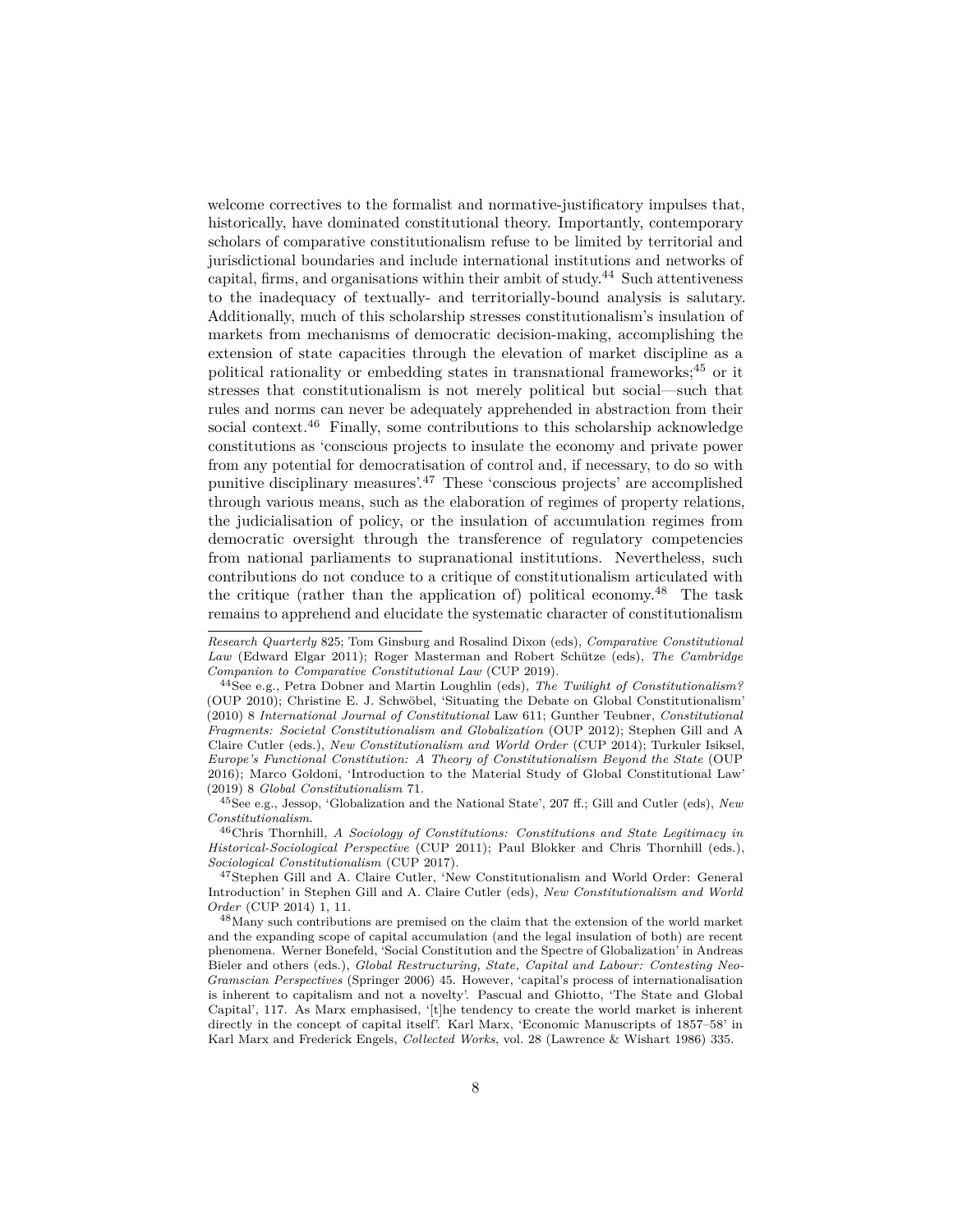as a form of continuing struggles over the reproduction of capitalist social relations; in other words, the task is to engage in the critique of constitutionalism with reference to, and for the sake of, the critique of political economy and the emancipatory abolition of capitalist social relations.

Constitutional theory—in any register, whether justificatory or critical—requires an appreciation of tensions and oppositions. It 'deals with the structure of relationships *within* the state ... [as well as] the relationship *between* the state and the other organizations and associations in society'.[49](#page-8-0) The term 'constitutional' may be applied to a form of government, but also to a particular and historically-specific pattern of social relations. That is, constitutionalism, like the state, cannot be posited *a priori*. [50](#page-8-1) This remains a challenge for liberal constitutional theory, which is an intensely normative and prescriptive affair. It focuses on questions of institutional design, prescriptions for drafting and interpreting texts, and prescribing specific practices and norms. It places special emphasis on the normative justification of constitutional constraints on public power for the sake of securing the endurance of formal democratic politics. Liberal constitutional theory is vexed by the contradiction between the containment of politics by law and the breaching of legal boundaries by politics.<sup>[51](#page-8-2)</sup>

Even so, constitutions persistently wobble between the political and the legal.<sup>[52](#page-8-3)</sup> They define institutional boundaries and the rights and duties of subjects; they are treated (or are intended by their drafters to be treated) as wellsprings of legal validity and legitimate authority; and they place obstacles in front of the legislative pursuit of legal change. There is a ceaseless tension between the material constitution (a matrix of social relations in which the formal constitution is embedded and through which the constitutional norms, meanings, and institutions are manifested)<sup>[53](#page-8-4)</sup> and the formal constitution (of juridical rationality and discursive resources).<sup>[54](#page-8-5)</sup> The formal constitution is definitional, but it is definitional for the sake of material ends. The material constitution

<span id="page-8-4"></span><span id="page-8-3"></span><sup>52</sup>Goldoni, 'Introduction', 80.

<span id="page-8-0"></span><sup>49</sup>John Dearlove, 'Bringing the Constitution Back in: Political Science and the State' (1989) 37 *Political Studies* 521, 533.

<span id="page-8-1"></span><sup>50</sup>'Constitutions do not form but rather follow from social situations'. David T. ButleRitchie, 'Organic Constitutionalism: Rousseau, Hegel and the Constitution of Society' (2005) 6 *Journal of Law and Society* 36.

<span id="page-8-2"></span><sup>51</sup>Some liberals insist on the primacy of ultimate normative principles in order to reject a dualism between law and politics. See e.g., David Dyzenhaus, 'The Politics of the Question of Constituent Power' in Martin Loughlin and Neil Walker (eds.), *The Paradox of Constitutionalism: Constituent Power and Constitutional Form* (OUP 2007) 129.

<sup>53</sup>As an example, the materiality of the constitution may be understood with reference to the contested political membership of wage labourers in industrialising societies—as when E. P. Thompson referred to the unemployed who resorted to Luddism against liberalised labour relations as having been 'thrust beyond the pale of the constitution'. E. P. Thompson, *The Making of The English Working Class* (Victor Gollancz 1963) 546. On '[t]he admission of the working class to the constitution' see Simon Clarke, *Keynesianism, Monetarism and the Crisis of the State* (Edward Elgar 1988) 19 ff.

<span id="page-8-5"></span><sup>54</sup>Goldoni and Wilkinson, 'Material Constitution', 569. '[T]he material constitution is not the opposite nor the hidden engine of the formal constitution. . . . [T]he relation ... is one of integration, not of stark opposition'. Goldoni, 'Introduction', 85.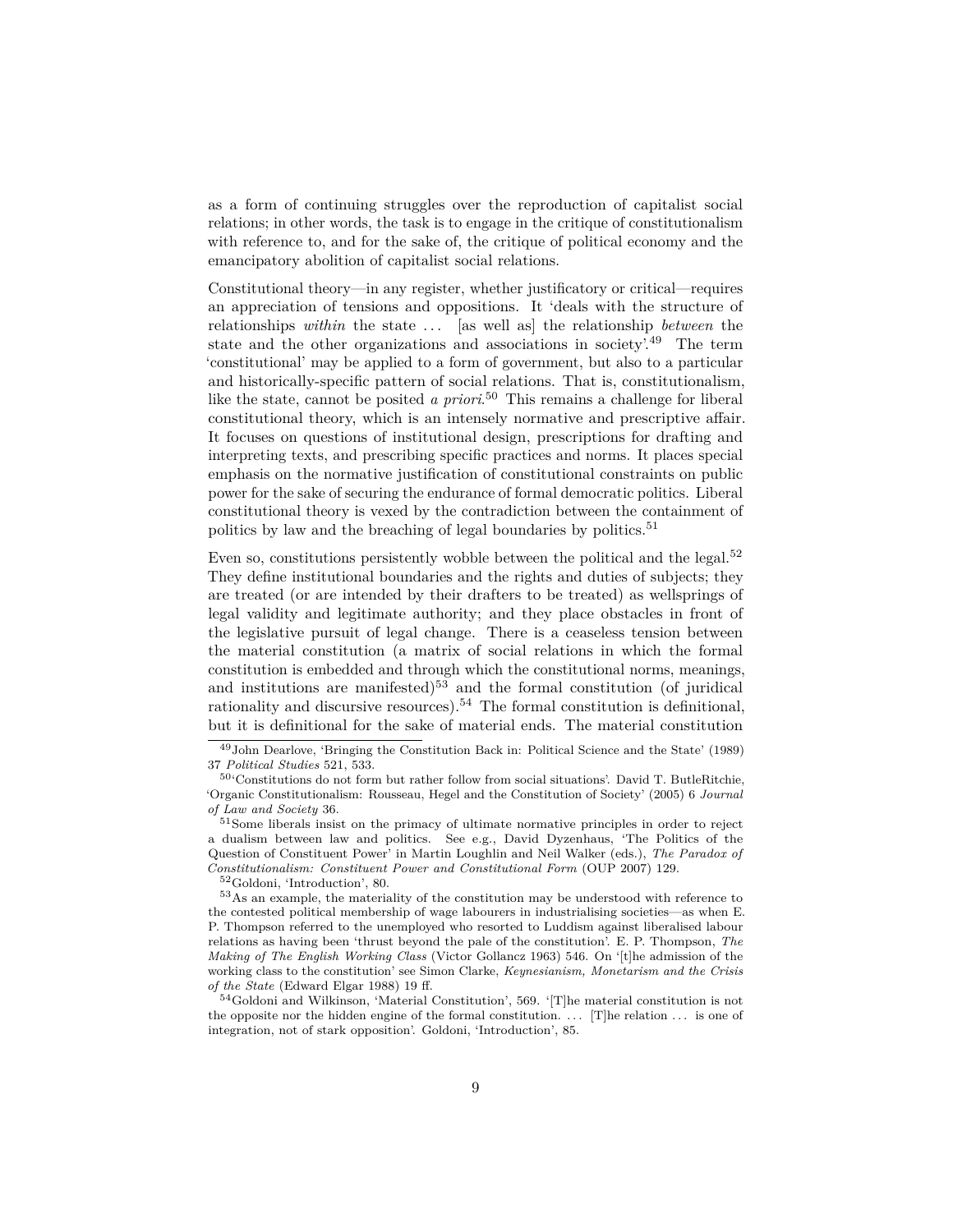is constituted through social relations; but it can also be, in its own way, as resistant to change as the formal constitution, and contributes to the demarcation of the boundaries of social validity.<sup>[55](#page-9-0)</sup>

A considerable degree of policy variation is possible within constitutional boundaries (institutional as well as jurisdictional). This variability illustrates the duality of constitutions, the contradictory character of which appears in liberal constitutional theory as a paradox. Constitutions are at once rigid and plastic—rigid because they are expressed and socially recognised as formal containers for permissible political activity, and plastic insofar as regimes and orders must constantly be reproduced through struggle and political antagonism. Such a contradiction between the formal and the material is perpetually obscured by the analytic frame of liberal constitutional theory, which tends to privilege the former.

The scope of constitutional theory is not exhausted by jurisprudence and institutional design. In neither their legal nor their political valences can constitutions be reduced to basic laws. Nor are constitutional orders blunt instrumentalities of elite rule. As such, critical inquiry into constitutionalism must also attend to questions of the production of subjectivity, the specification of the content of the state and legal forms, and the trajectory of class struggle. Examining these processes illuminates constitutions' mediation between politics and law within the context of unfolding struggles over the reproduction of capitalist social relations. Constitutions' formal characters do not exhaust their materiality.

On the liberal account, constitutions ground the legal and constrain the political. They discipline the exercise of public power, establish the parameters of legal validity, and legitimate governance. The mechanisms for accomplishing these tasks include the specification of institutional boundaries, powers, and competencies through inscriptive formalisation (such as the separation of powers, schedules of rights and privileges, and amendment procedures); constitutional review of legislation for constitutional validity; and discourses and rationalities of constitutional identity, values, or patriotism. This account may be given additional texture by apprehending constitutionalism as a complex of institutions and practices—as a field within which regimes pursue legitimation, and in which subjects are encouraged to identify with (or are disassociated from) the social order.[56](#page-9-1) Indeed, it has been suggested that constitutions may be seen as vehicles of hegemonisation—that is, that they are the juridico-political entrenchment of settlements of social conflict.<sup>[57](#page-9-2)</sup> In this sense, constitutions could be clues to the

<span id="page-9-1"></span><span id="page-9-0"></span><sup>55</sup>On social validity and its boundaries, see Bonefeld, *Critical Theory,* 25.

<sup>56</sup>On law's role in constituting subjects and integrating them into capitalist social relations, see Robert Knox, 'Law, Neoliberalism and the Constitution of Political Subjectivity: The Case of Organised Labour' in Honor Brabazon (ed.), *Neoliberal Legality: Understanding the Role of Law in the Neoliberal Project* (Routledge 2016) 92.

<span id="page-9-2"></span><sup>57</sup>'Every political-constitutional doctrine (or ideology) has an enemy or, more precisely, a threat that it seeks to avert'. Pasquale Pasquino, 'One and Three: Separation of Powers and the Independence of the Judiciary in the Italian Constitution' in John Ferejohn, Jack N.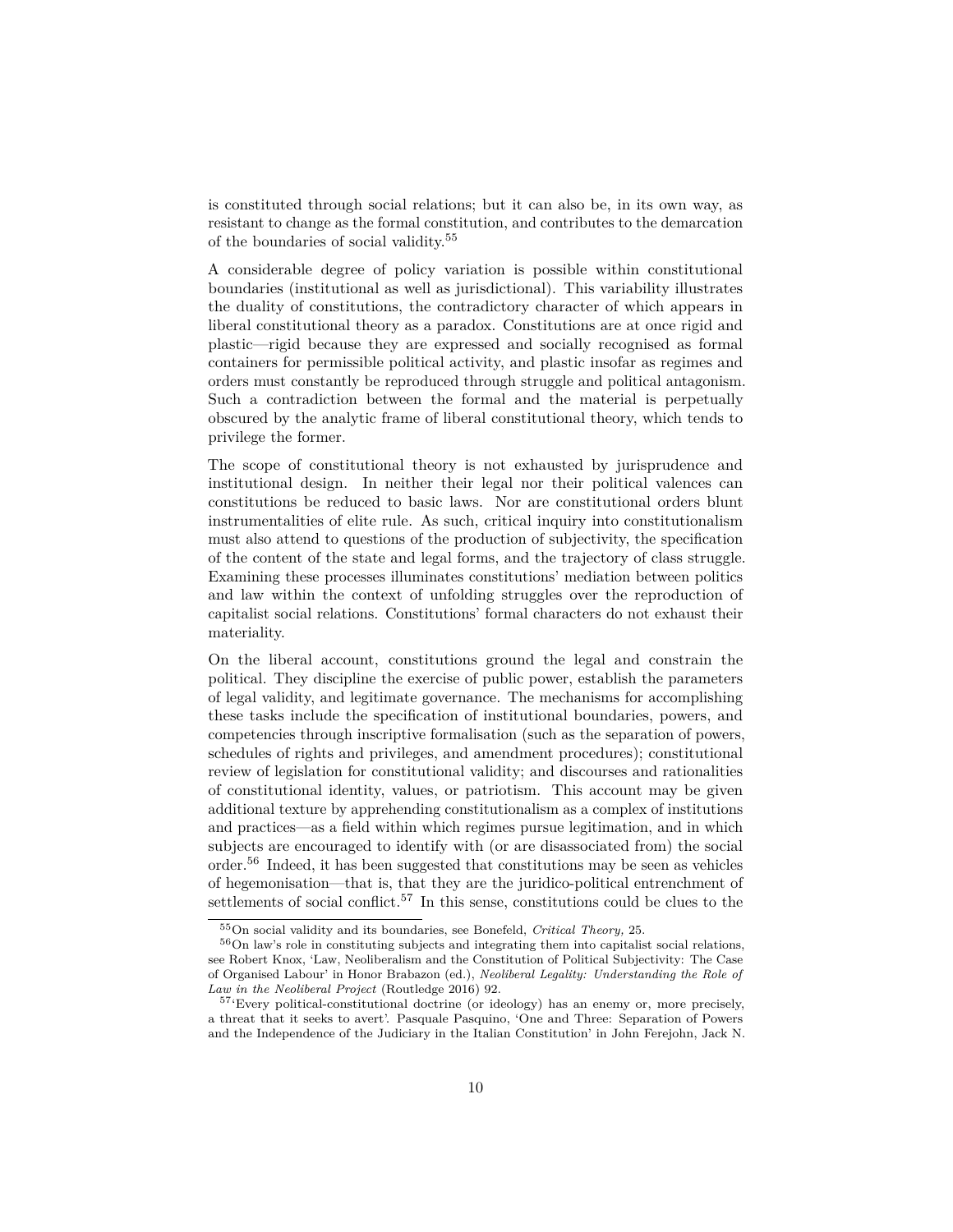dynamics of past and continuing political conflicts.

Settlement is a mirage, however. Constitutionalism is contestation.<sup>[58](#page-10-0)</sup> Constitutional texts bear the marks of histories of antagonism and contestation, but they also fulfil specific roles in the antagonism that is constitutive of capitalist social relations. This is not to reduce them to merely technical instruments—far from it. Constitutionalism is a practice of depoliticisation, in which capital accumulation is secured and relations of production and exchange are fetishised. The illumination that is cast by a strategic conception of constitutions as fields or terrains does not extend to the full scope of constitutionalism. Constitutionalism is not just a field for struggle; it is, itself, struggle. Consider three examples:

First, constitutions are, quite simply, relations of struggle over the constitution, disposition, and reproduction of the capital relation. It is true that constitutions are often understood as defining state capacities—for example, through the separation of powers (explicitly demarcating institutional competencies and boundaries); the identification of juridical subjects (citizens, aliens, the marginalised and the excluded); and the specification of procedures whereby constitutional provisions may themselves be altered. But these are not mere limits on state capacities. Constitutional restrictions on state power may (or, in the event, may not) restrain domination by particular fractions; but they refine and reproduce capital's social domination of individuals. The separation of powers can serve to conceal—rather than eliminate—the production and operation of power in capitalist society.[59](#page-10-1) More fundamentally, however, the formal separation of powers should not be considered a fiction; it is a constitutive determination of bourgeois society. The demarcation of institutional boundaries—which must be understood as an ongoing and contested process rather than an event—is a regularly celebrated achievement of political liberalism. Separated powers do not map neatly on to discernibly distinct power blocs. Rather, their creation and contested reproduction are gambits in the contest over whether and how capitalist society shall be reproduced. In that contest, dispersing formally specified administrative or bureaucratic capacities, or entrenching particular institutional boundaries, can be of decisive importance. The activity of placing formal barriers in front of legal change through parliamentary politics is always a potent tool in the struggle over the continuity and content of the capital relation.

The production of subjectivity is another example. The marks of juridical

Rakove and Jonathan Riley (eds.), *Constitutional Culture and Democratic Rule* (CUP 2001) 205, 214.

<span id="page-10-0"></span><sup>58</sup>'The fact that constitutions serve a contradictory role—simultaneously limiting and empowering—opens spaces for political contestation'. Nimer Sultany, 'Arab Constitutionalism and the Formalism of Authoritarian Constitutionalism' in Helena Alviar García and Günter Frankenberg (eds.), *Authoritarian Constitutionalism: Comparative Analysis and Critique* (Edward Elgar 2019) 292, 293.

<span id="page-10-1"></span><sup>59</sup>Cf. Jules Lobel, 'The Political Tilt of Separation of Powers' in David Kairys (ed.), *The Politics of Law: A Progressive Critique* (3rd ed., Basic Books 1998).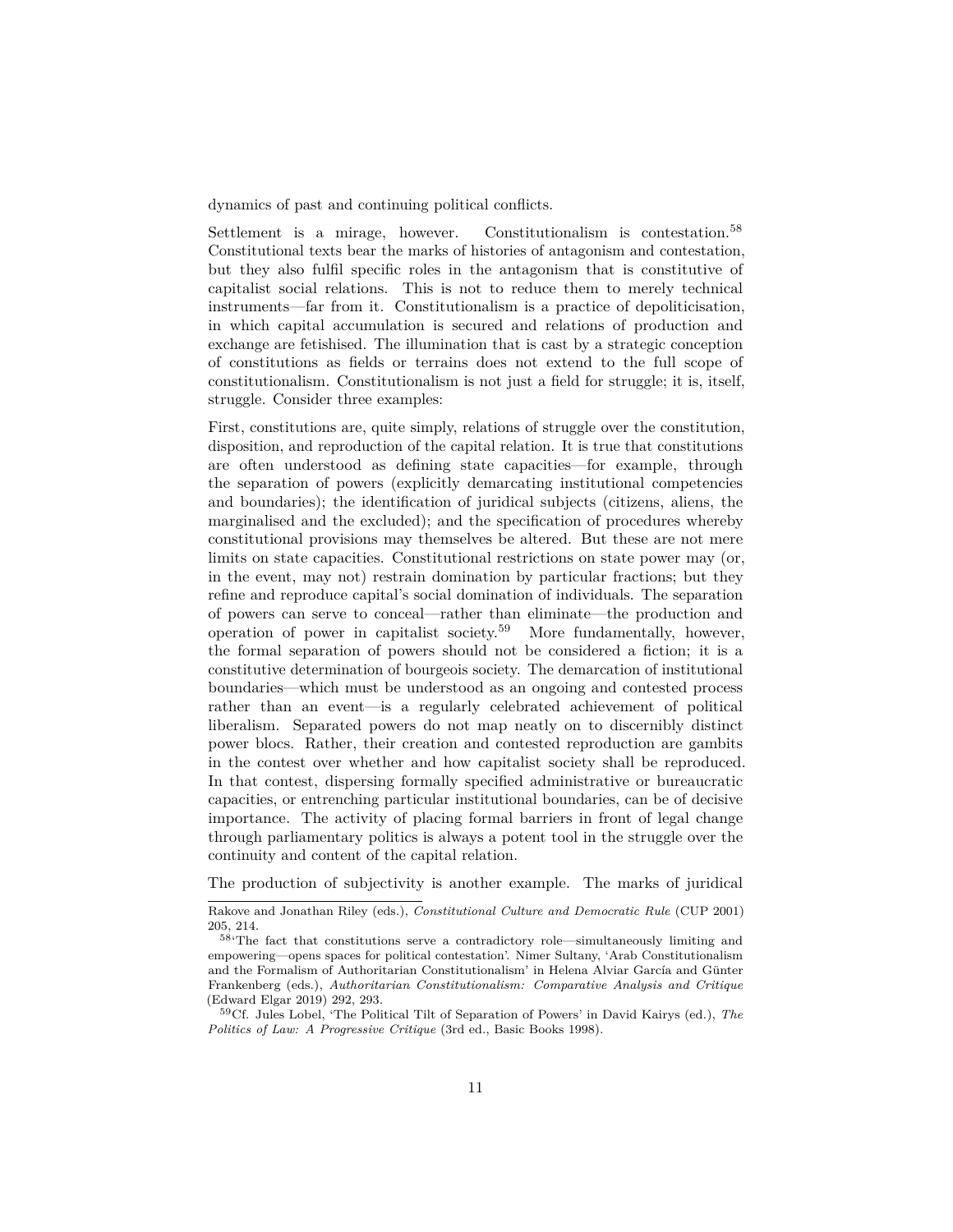subjectivity are typically foregrounded in constitutional texts. In fact, constitutional law does not simply address subjects; it purports to name them into being. In truth, however, constitutions are made through social activity.<sup>[60](#page-11-0)</sup> Constitutional texts and international treaties may describe juridical subjects, but the reproduction of capitalist social relations is what actually produces them (and it is produced by them in turn).<sup>[61](#page-11-1)</sup> It would be better to say that constitutional law consists, in part, in patterns of subjectivation that yield juridical persons who may or may not be citizens, and who become bearers of the social categories constitutive of capitalism.[62](#page-11-2) Constitutions, as relations of struggle, encompass citizens and the excluded alike.

As a third example, consider constitutional amendment. The specification of amendment procedures is crucial to any attempt at constitutional formalisation. [63](#page-11-3) Such procedures are both an acknowledgement of the inevitability of legal change and an attempt to control (or at least regularise) it. They are technical expedients for marginal changes to constitutional provisions or structures—but at the same time, they are also obdurate barriers to the extension or intensification of political antagonism. The bare existence of amendment procedures can be made to serve as a legitimation discourse in its own right. Amendment procedures are also implicit acknowledgements of the awkward contradiction produced by the merger of constitutional law and political liberalism through which 'peoples' allegedly authorise their self-rule.<sup>[64](#page-11-4)</sup> At the conceptual level, amendment is closely related to constitutional fetishism—the notion that constitutions are self-reproducing rather than socially determined, informing the conceit that they are persistently stable during periods between drafting and amendment. But constitutions are not final events—although they are often construed as such by their authors and interpreters, through reliance on performances of finality and fixity in inscriptive spectacles of drafting and ratification. Instead, constitutions are social relations, reproduced through social activity. The articulation of liberalism with formal democracy that is characteristic of many (though not all) periods in the historical trajectories of capitalist polities is managed through constitutionalism.

<span id="page-11-0"></span><sup>60</sup>James Tully, *Strange Multiplicity: Constitutionalism in an Age of Diversity* (CUP 1995) 30 ff. Constituent power is, in other words, constantly exercised by a variety of actors in many different ways. See e.g., Martin Loughlin and Neil Walker (eds.), *The Paradox of Constitutionalism: Constituent Power and Constitutional Form* (OUP 2007); Richard Albert and Joel I Colón-Ríos (eds.), *Quasi-Constitutionality and Constitutional Statutes: Forms, Functions, Applications* (Routledge 2019).

<span id="page-11-1"></span> $61C$ f. Chris Thornhill, 'Contemporary Constitutionalism and the Dialectic of Constituent Power' (2012) 1 *Global Constitutionalism* 369, 374 and passim (arguing that constituent power is 'juridified' and not anterior to law).

<span id="page-11-2"></span><sup>62</sup>Goldoni and Wilkinson, 'Material Constitution', 587; on capitalism's social categories, see Mattick, *Theory as Critique*, 102–22.

<span id="page-11-3"></span><sup>63</sup>Yaniv Roznai, *Unconstitutional Constitutional Amendments: The Limits of Amendment Powers* (OUP 2017); Richard Albert, *Constitutional Amendments: Making, Breaking, and Changing Constitutions* (OUP 2019).

<span id="page-11-4"></span><sup>64</sup>Benedict Anderson, *Imagined Communities: Reflections on the Origin and Spread of Nationalism* (Verso 1983); Oklopcic, *Beyond the People*.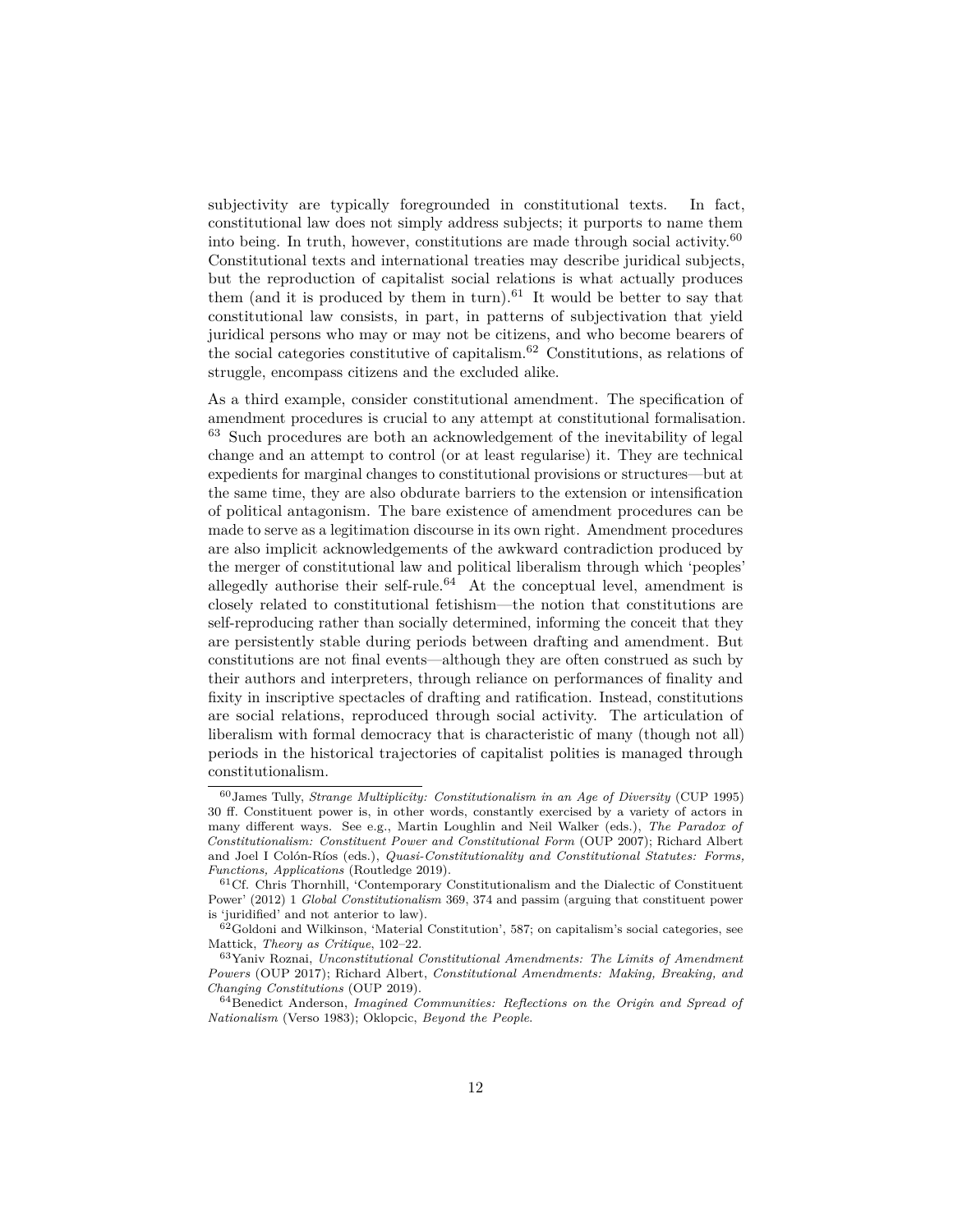Constitutions are both declarations and effacements of class struggle. Constitutionalism naturalises and obscures social domination and state violence—through appeals to the fictive unity of popular sovereignty<sup>[65](#page-12-0)</sup> or popular constituent authority; through the invocation of trans-historical principles of rights and justice; or through the construction of ideological objects such as the general interest. Constitutionalism depoliticises politics. It channels social conflict into technical questions. It anticipates and constrains democratic and emancipatory contestation from below.[66](#page-12-1) It also furnishes alternative narratives about the origins, purposes, and justifications of state power. Constitutionalism's partisans present it as a self-evidently good thing, as the necessary form of the institutionalisation of a well-ordered democratic polity (rather than an historically-specific form of struggle). However, far from simply being obdurate and rigid bulwarks, constitutions are potent and generative in their capacity to produce power relations, subjectivities, and the porous border between the political and the legal. Their reproduction is susceptible to contestation and transformation.

#### **4 The reproduction of constitutionalism**

The totality of capitalist social relations is not a harmonious whole. Its constituent moments and relations are reproduced through contingent and contradictory historical processes: the formal constitution of politics (including the production of constitutional subjectivity) as well as the reproduction of the capital relation itself. In this section I explore the conjoined reproduction of the constitutional state and capitalist social relations more generally.

Constitutional texts present themselves as sources of—or guides to—legal validity and political authority. But the specification of formal power is closely bound up with the production and reproduction of juridico-political relations. This is true not simply for constitutional jurisprudence, but for the social relations that are intended to be governed by—and are purportedly logically subsequent to—constitutional provisions. The practice of constitutionalism is crucial to the reproduction of the 'radical separation of the state from civil society'.<sup>[67](#page-12-2)</sup> This occurs not only at the national but at the international level. Political institutions and communities are indeed constituted through public law, but this is not, as liberal theory imagines, because constitutional law is the product of exercises of constituent power, affirmed by popular sovereigns. Rather, the constitutional state—an historically specific instantiation of the political form of capitalist society $68$ —is constituted through (and constitutive of) social relations.

<span id="page-12-0"></span><sup>65</sup>On the historical development of 'popular sovereignty' (rather than democracy) see Daniel Lee, *Popular Sovereignty in Early Modern Constitutional Thought* (OUP 2016).

<span id="page-12-1"></span><sup>66</sup>The Indian experience presents a particularly vivid example; see Sandipto Dasgupta, 'India's Constitution and the Missing Revolution' in Alf Gunvald Nilsen, Kenneth Bo Nielson, and Anand Vaidya (eds.), *Indian Democracy: Origins, Trajectories, Contestations* (Pluto Press 2019) 13.

<span id="page-12-2"></span><sup>67</sup>Clarke, 'Global Accumulation of Capital', 140.

<span id="page-12-3"></span> $68$ <sup>68</sup>'[C]apitalist society is fundamentally a world-market society and the national state is the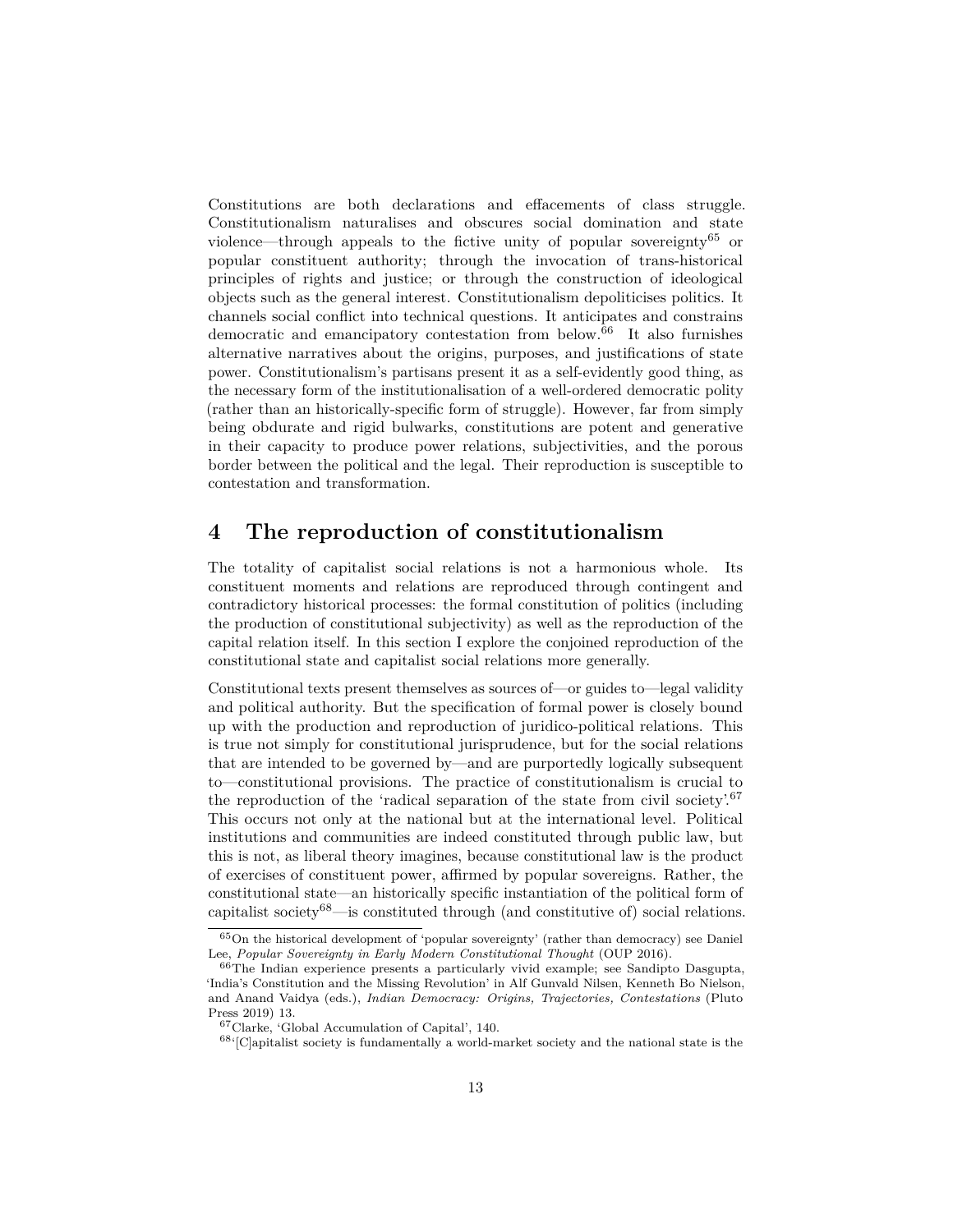Formality must be distinguished from writtenness. The production and mediation of legal relations through textuality—through practices of meaning-making, and through inscription and interpretation—are always social acts and hence subject to contestation and transformation. Constitutional texts are not self-enacting or self-enabling. A text is no sure guide to the structure of a polity.<sup>[69](#page-13-0)</sup> Nevertheless, textuality remains central to contemporary constitutional practice and the production of constitutional forms within and across state boundaries. Within the liberal constitutional imagination, obvious departures from what is commanded or required by comparatively unambiguous texts are often treated as aberrant pathologies. Constitutional texts are potent resources in the symbolic economy of politics. Stories about constitution-drafting are crucial episodes in state and regime legitimation narratives. In many polities, appeals to constitutional patriotism or constitutional morality are crucial to the production of constructs such as the 'national interest'. To understand this phenomenon more fully, however, it must be considered in conjunction with the production of subjectivity.

The production and reproduction of juridico-political relations is not an achievement of institutional design or constitution-drafting. It is a process that is bound up with the reproduction of social relations in their historical specificity. The constitutional orders of liberal states produce individuated legal subjects, and they articulate contradictory unities among those subjects, in forms such as peoples and nation-states. Such unities are riddled with contradictions—and the statist rhetoric of political unity privileges social cohesion over the satisfaction of particular collective claims on or against the polity as a whole. What's more, the construction of constitutional law can be as much the product of mass activity as it is the product of elite draftspersonship<sup>[70](#page-13-1)</sup>—such that it is also possible to speak of subjects producing constitutions. That is, constitutional subjects also make constitutions, but this does not occur through idealised moments of unmediated constitutional creation through constituent assemblies. Rather, it is immanent to the practice of constitutionalism. For example, the peculiar character of US constitutionalism—a 'covenantal' cultural project, complete with saints and hagiographies<sup> $71$ </sup>—cannot be explained without reference to the subjectivities it shapes and the subject experiences that sustain that project.<sup>[72](#page-13-3)</sup> The study of constitutions as forms of social relations includes the investigation of constitutional subjectivation: 'the formation of collective political actors and their contribution to constitutional change'.<sup>[73](#page-13-4)</sup> Constitutional orders, basic laws,

political form of this society'. Bonefeld, *Critical Theory*, 197–98.

<span id="page-13-0"></span> $69$ <sup> $(69)$ </sup>[N]o constitutional document long remains coextensive with the constitutional order'. Walter F. Murphy, *Constitutional Democracy: Creating and Maintaining a Just Political Order* (Johns Hopkins University Press 2007) 14.

<span id="page-13-1"></span><sup>70</sup>See e.g., Rohit De, *A People's Constitution: The Everyday Life of Law in the Indian Republic* (Princeton University Press 2018).

<span id="page-13-2"></span><sup>71</sup>Roxanne Dunbar-Ortiz, *An Indigenous Peoples' History of the United States* (Beacon Press 2014) 47.

<span id="page-13-3"></span><sup>72</sup>Michael Kammen, *A Machine That Would Go of Itself: The Constitution in American Culture* (Alfred A. Knopf 1986); Sanford Levinson, *Constitutional Faith* (Princeton University Press 1988).

<span id="page-13-4"></span><sup>73</sup>Goldoni and Wilkinson, 'Material Constitution', 587.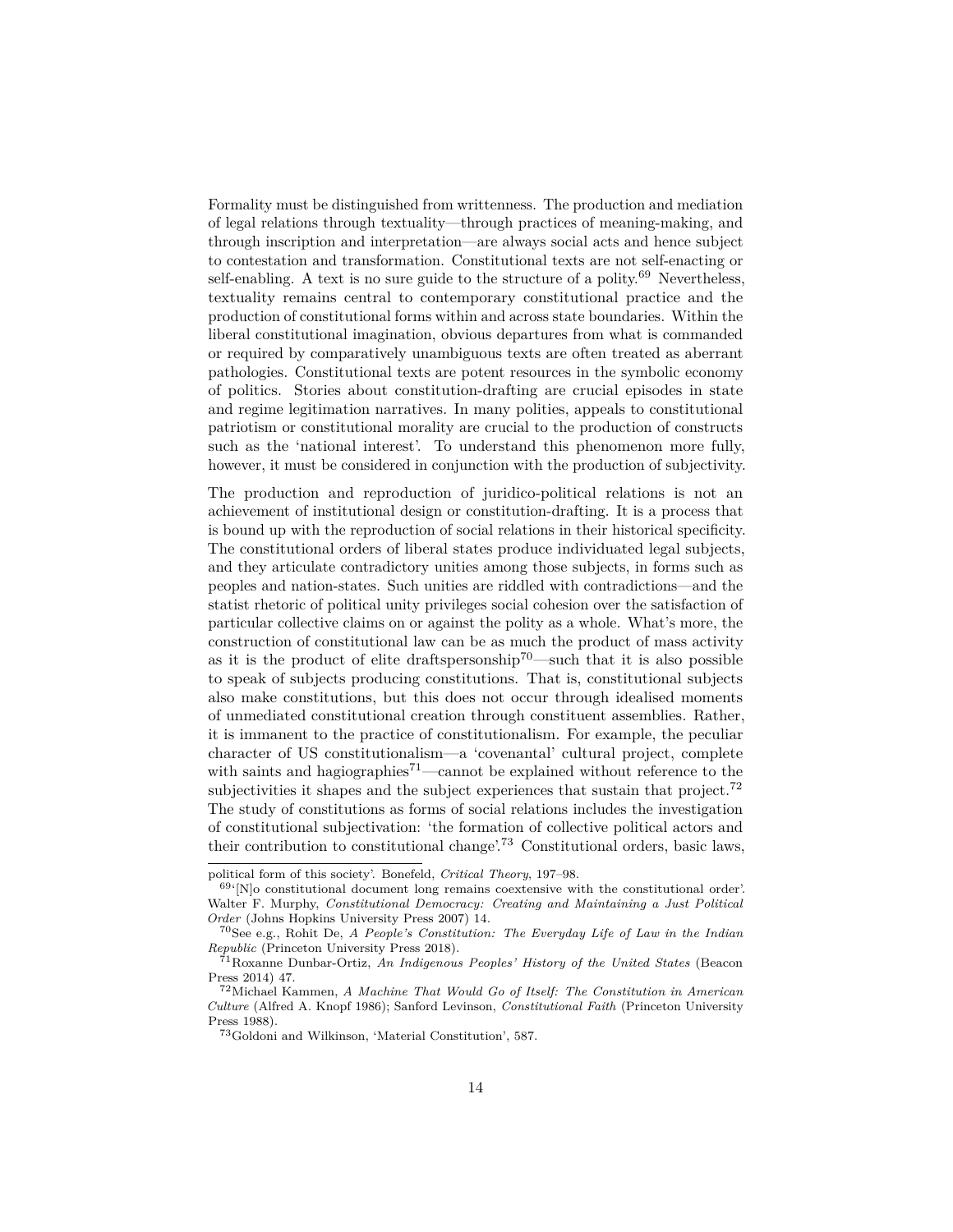and the arrangement and competencies of institutions are often claimed to be the products of the expression of popular sovereignty—but historical examples of such exercises of constituent power can be hard to find.<sup>[74](#page-14-0)</sup> The constitutional state persists through mutual constitution with juridical subjects. This, in turn, may only be understood by attending to the contested and contradictory reproduction of capitalist social relations.

In their capacity as legal constructs, constitutional forms provide the appearance of mass consent to capitalist social relations within a given polity.[75](#page-14-1) Moreover, constitutional law, particularly in countries with courts exercising constitutional review, tends to acquire its own justificatory logic over and against formally democratic institutions. However, constitutionalism's historical emergence as a political ideal and a social fact is inseparable from the conflicts constituting political liberalism and bourgeois society.[76](#page-14-2) Constitutional law, in other words, is not self-grounding. Constitutional states are not exogenous or anterior to social relations. They can neither ignore, nor disarticulate themselves from, capitalist social relations of production. The capitalist 'state form restricts the (nonetheless indeterminate) range of state policies in the following sense: *the capitalist state cannot introduce reforms that overcome the bifurcation of the political without dismantling itself*<sup>'[77](#page-14-3)</sup> Put differently, the capitalist state 'is the political form of capitalist society'.[78](#page-14-4) It is inextricable from the capitalist mode of production. It engages in primitive accumulation; it (re)produces (and coercively regulates) the working class and guarantees the formal equality of capital and wage-labour.[79](#page-14-5) Constitutional states and capitalist production are co-constitutive.

Investigation of this relationship hinges, of course, on questions of historical specificity. To say that state and capital are co-constitutive is not to suggest that their reproduction is an orderly process that is free of contradiction. The capitalist state does not simply serve a putative 'general interest' of capital or capitalists—something which may be illustrated by attending to the constitution of class through struggle.[80](#page-14-6) No unambiguous 'general interest' of all capitalists obtains within capitalism; there are only the particular and contingent interests

<span id="page-14-0"></span><sup>74</sup>András Sajó, 'Constitution without the Constitutional Moment: A View from the New Member States' (2005) 3 *International Journal of Constitutional Law* 243.

<span id="page-14-1"></span><sup>75</sup>'The constitutional state (*Rechtsstaat*) is a mirage, but one which suits the bourgeoisie very well, for it replaces withered religious ideology and conceals the fact of the bourgeoisie's hegemony from the eyes of the masses'. Evgeny B. Pashukanis, *Law and Marxism: A General Theory* (Pluto Press 1989) 146. Compare with Niklas Luhmann, *Law as a Social System* (first published 1993, Klaus A. Ziegert tr., Fatima Kastner et al. ed., OUP 2004) 381.

<span id="page-14-2"></span><sup>76</sup>See e.g., R. C. van Caenegem, *An Historical Introduction to Western Constitutional Law* (CUP 1995) 194–247; Thornhill, *Sociology of Constitutions*, 77–251.

<span id="page-14-3"></span><sup>77</sup>Smith, *Beyond Liberal Egalitarianism*, 190 (emphasis in original).

<span id="page-14-5"></span><span id="page-14-4"></span><sup>78</sup>Bonefeld, *Critical Theory*, 166.

<sup>79</sup>Bonefeld, *Critical Theory*, 165–192. For another perspective of primitive accumulation, see William Clare Roberts, 'What Was Primitive Accumulation? Reconstructing the Origin of a Critical Concept' (2020) 19 *European Journal of Political Theory* 532.

<span id="page-14-6"></span><sup>80</sup>Richard Gunn, 'Notes on "Class" ' (1987) 2 *Common Sense* 15; Salar Mohandesi, 'Class Consciousness or Class Composition?' (2013) 77 *Science & Society* 72.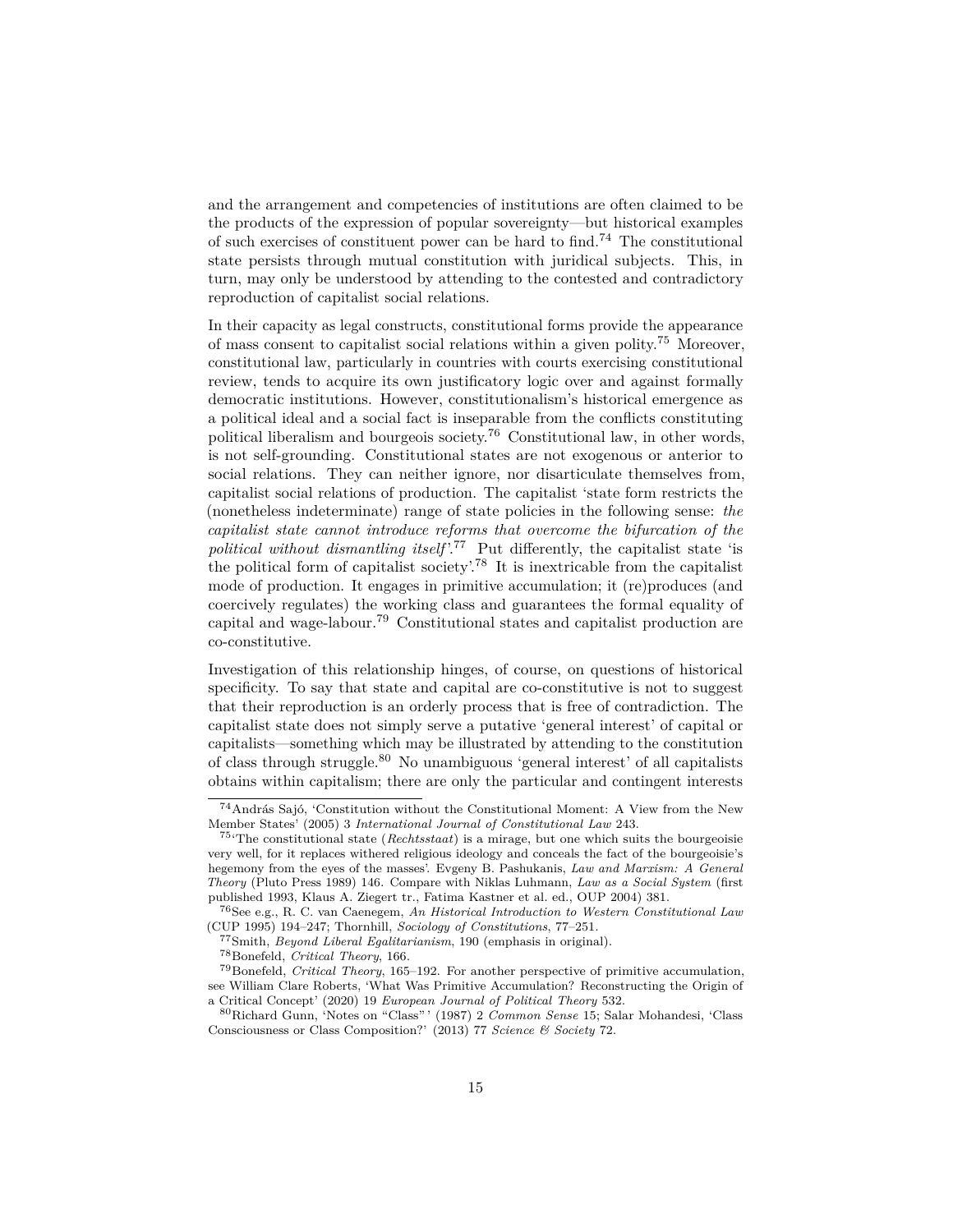of various fractions, whose interests must be constituted and moulded through conflict.[81](#page-15-0) All the same, the fact that capitalist states do not simply busy themselves with carrying out the edicts of the ruling  $\text{class}^{82}$  $\text{class}^{82}$  $\text{class}^{82}$  does not mean that such states lack a class character. Contestation over policy and conflict within the state do not indicate the absence of a constitutive relationship between the state-form and other social relations. This could only be the case if there were an objectively discernible class interest shared by all possessors of capital, frustrated by the state's apparent failure to manifest it.

The apparent disjuncture between state action and class interests is a manifestation of the contradictions attending capitalist social relations' constitutive antagonisms. Interests must always be articulated; they are not discovered or revealed. Identities, solidarities, and alliances are not ready-made; they are produced through the contingency and conflict of politics. The constitutional state is as much the stage for such contestation and antagonism as is any other moment in the totality of capitalist social relations. The continuous reproduction of direct producers' separation from the means of production,[83](#page-15-2) the expansion of the world market, and the global scope of value relations all entail the continued relevance of 'the state form of the class struggle'[84](#page-15-3) even if it assumes distinctive or novel appearances. Social antagonism is instead cabined and transformed, through the mediation of social relations such as juridico-political boundaries and structures—much like the continued reproduction of the capital relation is accomplished through the dull compulsion of the market (including competition among wage-labourers) rather than direct coercion on the part of the controllers of the means of production. Constitutionalism disciplines and curtails political conflict, securing the order in which it is possible for state activities such as bureaucratic administration, dispute adjudication, and the deployment of repressive violence to maintain the necessary conditions for continued accumulation.

However, it is not sufficient to merely posit the state as the administrator of social reproduction.<sup>[85](#page-15-4)</sup> This would seem to entail that the state is logically anterior to its own constitution through historically specific processes. It is indisputable that bourgeois states are implicated in the reproduction of capitalist society. But arguments that are expressed logically rather than with reference to historical experience risk becoming 'schematic' or otherwise susceptible to 'politicism'.[86](#page-15-5) Charting the specification of the roles of constitutional states in the reproduction of capitalist sociality remains a major task for critical inquiry into law and state. It is indeed the case that '[t]he state cannot stand above value relations, for the simple reason that the state is inserted in such relations as one moment of

<span id="page-15-0"></span><sup>81</sup>Heinrich, *Introduction*, 208–9.

<span id="page-15-1"></span><sup>82</sup>Pashukanis, *Law and Marxism*, 139.

<span id="page-15-2"></span><sup>83</sup>Bonefeld, *Critical Theory*, 79–100.

<span id="page-15-4"></span><span id="page-15-3"></span><sup>84</sup>Clarke, 'State, Class Struggle', 194. Cf. Clarke, 'Global Accumulation of Capital'.

<sup>85</sup>Cf. Joachim Hirsch, 'The State Apparatus and Social Reproduction: Elements of a Theory of the Bourgeois State' in John Holloway and Sol Picciotto (eds.), *State and Capital: A Marxist Debate* (Edward Arnold 1978) 57.

<span id="page-15-5"></span><sup>86</sup>Clarke, 'State Debate', 13–16.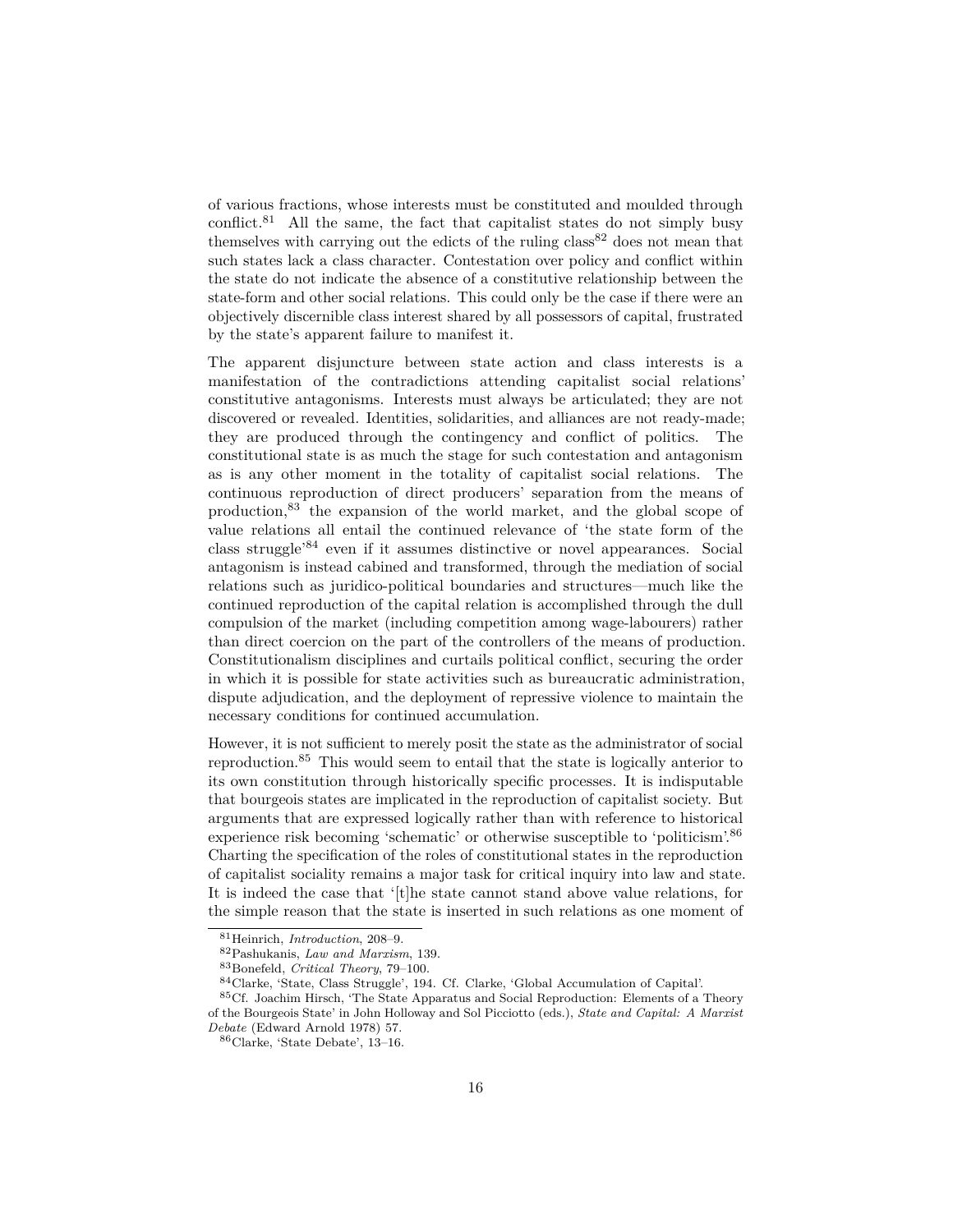the class struggle over the reproduction of capitalist relations of production'.[87](#page-16-0) But such a proposition can only serve as the beginning and not the end of an attempt to trace the specificity of constitutionalism.

There is another sense in which the logical must not be allowed to crowd out the historical: constitutional states frequently fail to produce political order or constrain contestation. Here it must be remembered that the possibility of crisis is always present in the reproduction of the capital relation. 'The reproduction of capitalist social relations of production is only achieved through a class struggle in which their reproduction is always in doubt'.<sup>[88](#page-16-1)</sup> Constitutional law is an example of such uncertain struggle. No critique of the place of constitutional states in the reproduction of capital as a totality of social relations is adequate without an account of constitutional crises.

#### **5 Crisis**

Conflict and antagonism are constitutive of the practice of constitutionalism. Constitutional codification and amendment are both responses to, and manifestations of, conflict.[89](#page-16-2) In other words, crisis is immanent to the concept of constitutionalism. Marx's own critique highlights the socially constitutive  $\alpha$ character of conflict and contradiction.<sup>[90](#page-16-3)</sup> Capitalist production's contradictiondriven tendency toward crises—episodes 'when value considerations block the production and use of use values'[91](#page-16-4)—'is a necessary form of capitalist social reproduction'.[92](#page-16-5) Similarly, the perpetuation of the constitutional form of appearance of the capitalist state is in no way immune from crisis tendencies. Elaborating the ways in which crisis is internal to the constitutional dynamics of the capitalist state is a major task for the critique of constitutionalism.

In liberal constitutional theory, crises are often viewed as pathologies to be anticipated, managed, or thwarted. Indeed, liberal social theory tends to pathologise conflict, at least when it breaches certain parameters. And yet constitutional design is rarely equal to constitutional ambition; one study indicates that the average lifespan of a national constitution is only 19 years.<sup>[93](#page-16-6)</sup>

<span id="page-16-1"></span><span id="page-16-0"></span><sup>87</sup>Clarke, 'State Debate', 51.

<sup>88</sup>Clarke, 'State Debate', 63. Compare with Alexander Gallas, 'Reading "Capital" with Poulantzas: "Form" and "Struggle" in the Critique of Political Economy' in Alexander Gallas et al. (eds.), *Reading Poulantzas* (Merlin Press 2011) 89, 96.

<span id="page-16-2"></span><sup>89</sup>Cf. Bob Jessop, *The State: Past, Present, Future* (Polity Press 2016) 56; Demirović, 'Capitalist State', 56.

<span id="page-16-3"></span> $90'$ <sup>For</sup> Marx, crises were not the ultimate truth of capitalism... Crises were the superficial and transient expression of the most fundamental contradiction of the capitalist mode of production. But at the same time, the tendency to crisis is inherent in every aspect of the everyday reality of capitalist social existence. . . ' Simon Clarke, *Marx's Theory of Crisis* (Palgrave Macmillan 1993) 280.

<span id="page-16-4"></span><sup>91</sup>Mattick, *Theory as Critique*, 57.

<span id="page-16-6"></span><span id="page-16-5"></span><sup>92</sup>Bonefeld, *Critical Theory*, 155.

<sup>93</sup>Zachary Elkins, Tom Ginsburg, and James Melton, *The Endurance of National Constitutions* (CUP 2009) 129.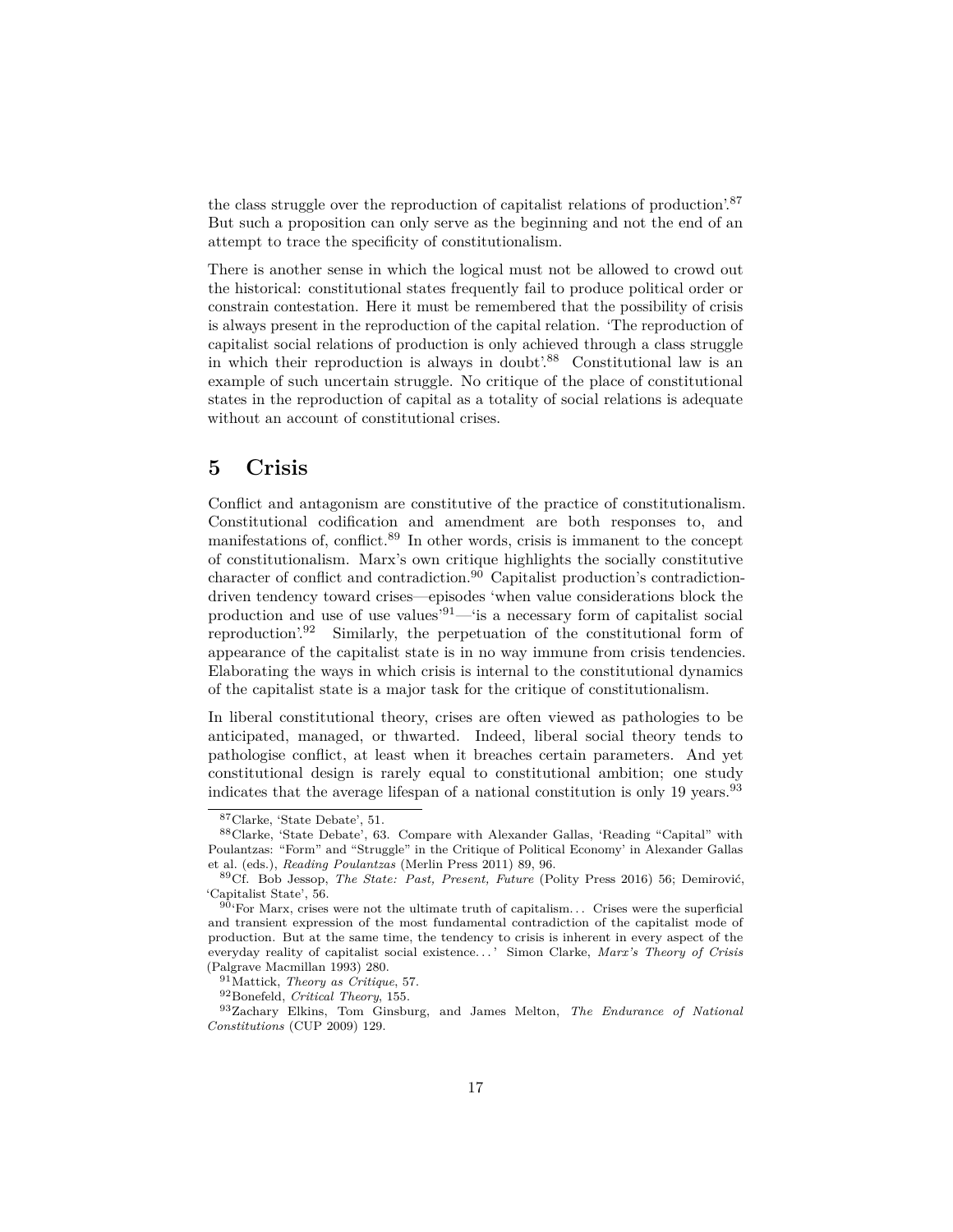Constitutional codification and entrenchment are pursued in the context of specific conflicts and disputes. Moreover, the invocation of the notion of crisis is often merely a gambit in the cut-and-thrust of parliamentary politics, not an expression of dismay at constitutional infidelity. Indeed, constitutional crises must also be distinguished from constitutional violations. The latter occur frequently, both in the polity at large and within the formal boundaries of the state. In neither case are such violations necessarily harbingers of crisis. The internal logic of constitutionalism itself presupposes the regularity of conflict across institutional boundaries. Far from being accidental to the reproduction of constitutionality, constitutional violations are integral to it. And so are constitutional crises themselves. Nevertheless, many liberal constitutional theorists often insist on demarcating mere constitutional conflicts from constitutional crises, denying any smooth continuity between conflict and crisis; they 'reserve the term for a more special class of situations'.[94](#page-17-0)

Constitutional crises might be thought of either as occurring either (i) *within* or (ii) *over* the reproduction of constitutionalism. That is, (i) struggle and contestation may intensify within the parameters of established constitutional forms, such that the reproduction of constitutionality is possible only through its (perhaps profound and destructive) reorganisation; or (ii) struggle and contestation may disrupt the continuity of the reproduction of a particular constitution. In both cases political struggle breaches constitutionalism's boundaries of depoliticisation—be it (i) political struggles within and about constitutions or (ii) political struggle over and against the reproduction of capitalist social relations. It should be remembered, however, that such politicisation does not automatically conduce to struggle over capitalism's social form. Indeed, it is more often likely to conduce to struggles to refashion capitalist social relations rather than to overcome them.

In no instance is crisis mere illegality. Nor is constitutionality simply legality; it is not unmade by coercion or violence—not least because coercion and violence are constitutive of legal orders.<sup>[95](#page-17-1)</sup> The constitutional state 'makes order by means of the force of law-making violence'.[96](#page-17-2) Laws are routinely broken and yet the reproduction of social relations endures. Antagonism is constitutive rather than corrosive of the social. Constitutional crises are periods in which constitutions, as relations of struggle, are contested from within and without. As such, it is not necessarily a straightforward exercise to ascertain whether or not a crisis is a catastrophe or a strategic opportunity.

Constitutional crises are continuous with constitutional conflict, not sharply demarcated from it. Constitutions sometimes fail to delimit the scope of political conflict. As forms of depoliticisation they are susceptible to the politicisation

<span id="page-17-0"></span><sup>94</sup>Sanford Levinson and Jack M. Balkin, 'Constitutional Crises' (2009) 157 *University of Pennsylvania Law Review* 707, 712.

<span id="page-17-2"></span><span id="page-17-1"></span> $95$ <sup>[S]</sup>tate illegality is always inscribed in the legality which it institutes ... The activity of the State always overflows the banks of law. . . '. Poulantzas, *State, Power, Socialism*, 84–85. <sup>96</sup>Bonefeld, *Critical Theory*, 184.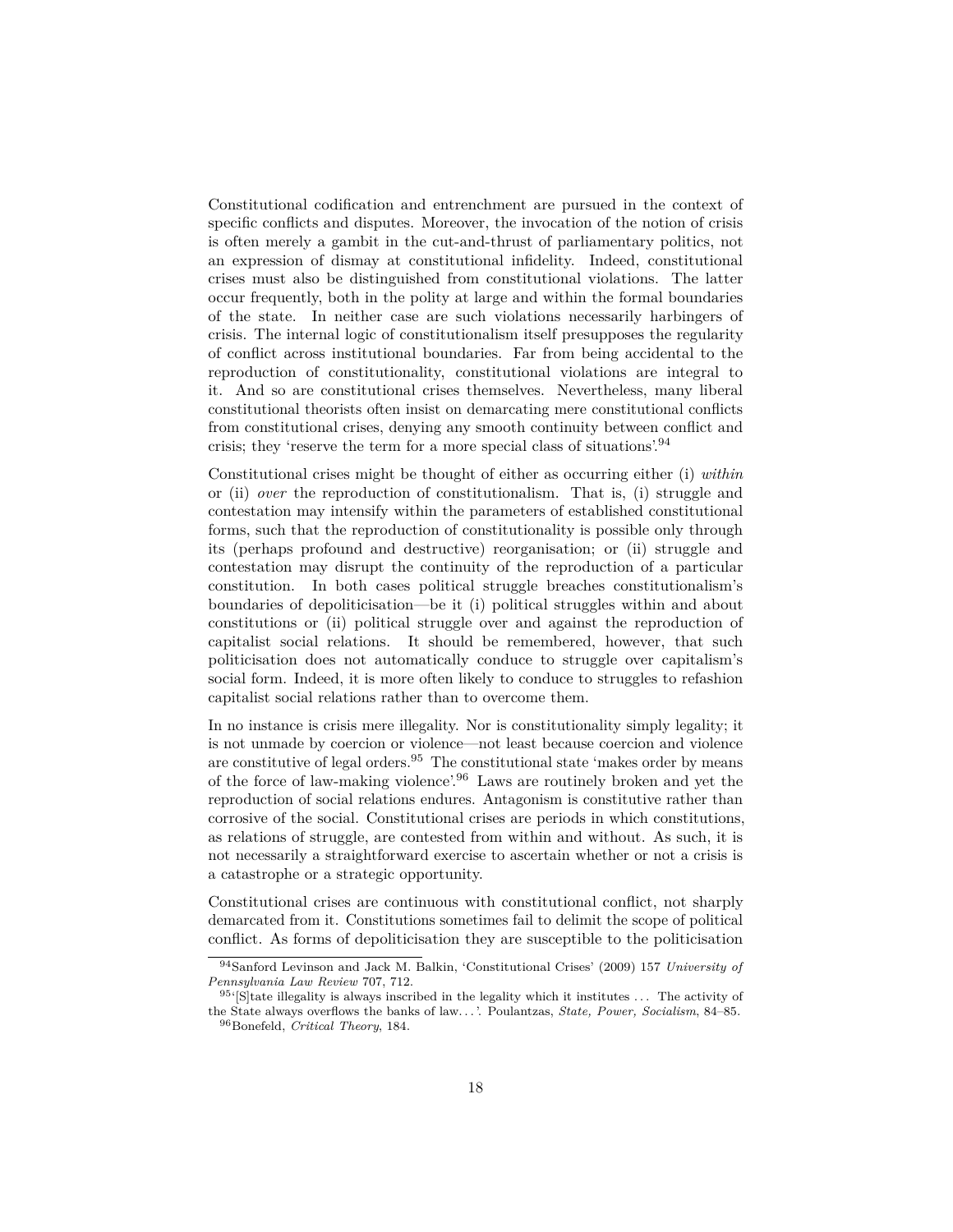of social antagonism. But the possibility of that happening is immanent to the practice of constitutionalism, not a threat to it. Recently bruited concerns[97](#page-18-0) about the stability or longevity of constitutionalism notwithstanding, crises and extra-legality are central to the endurance of constitutionalism. In the present moment, it is not constitutionalism itself that is at risk, but rather particular constitutional orders, regimes, norms, and practices. Indeed, constitutionalisation is likely to be central to projects to further delimit and constrain the already truncated space of politics in capitalist society. It is possible that democratic institutions will be etiolated to the point that a 'minimalist' conception of democracy[98](#page-18-1) seems hopelessly maximalist. If this comes to be, it will be accomplished in part through the strengthening, not the erosion, of constitutional constraints on democratic politics. The eclipse of constitutional democracy does not betoken the abandonment of constitutionalism. It betokens the strengthening of constitutional constraints (both formal and material) on politics—at the expense of democracy within social relations writ large.<sup>[99](#page-18-2)</sup> A crisis in the institutions of parliamentary democracy need not be a crisis of constitutionalism.

Ultimately, constitutional crises disclose the contradictory character of constitutionalism: it is made and re-made through social relations, interests, and experiences—and consequently reproduced through antagonism and conflict, not stasis.[100](#page-18-3) Constitutionalism consists simultaneously in the social objectivity of particular relations and in subjective experience.<sup>[101](#page-18-4)</sup> As such, the possibility of crisis is always present in the practice of constitutionalism. Crises are possible both within constitutionalism and in the reproduction of constitutionalism. The full strategic and normative implications of this claim cannot be explored fully here, but it is important to note that it clearly forbids the critical constitutional theorist from treating crises as pathologies or defects, either in a given constitution or in constitutionalism *per se*. Crisis is an essential property of both constitutionalism (as the mediating form between political and legal relations) and of the material constitution (as the conjunction of stateand legal-form with subjectivity). Abstract analysis of the stakes of crises in general have some role to play, but they have important limitations: whether a given crisis represents a strategic opportunity, a moment of confusion, or a threat—and for whom—cannot be known outside of historical experience. In turn, that experience must itself be interpreted and theorised.

<span id="page-18-0"></span><sup>97</sup>Tom Ginsburg and Aziz Z. Huq, *How to Save a Constitutional Democracy* (University of Chicago Press 2018); Mark A. Graber, Sanford Levinson, and Mark Tushnet (eds.), *Constitutional Democracy in Crisis?* (OUP 2018); Kim Lane Scheppele, 'The Opportunism of Populists and the Defense of Constitutional Liberalism' (2019) 20 *German Law Journal* 314.

<span id="page-18-1"></span><sup>98</sup>Adam Przeworski, 'The Minimalist Conception of Democracy: A Defense' in Ian Shapiro and Casiano Hacker-Cordón (eds.), *Democracy's Value* (CUP 1999) 23.

<span id="page-18-2"></span><sup>99&</sup>lt;sup>.</sup>The great danger for the democratic state is the democratization of society'. Bonefeld, *Critical Theory*, 180.

<span id="page-18-3"></span><sup>100</sup>Dysfunctional, contested, or failing constitutional orders are all possibilities in 'the general condition of constitutions'. Sultany, 'Arab Constitutionalism', 295.

<span id="page-18-4"></span><sup>101</sup>The concept of crisis links social form and subjective experience. Brian Milstein, 'Thinking Politically about Crisis: A Pragmatist Perspective' (2015) 14 *European Journal of Political Theory* 141.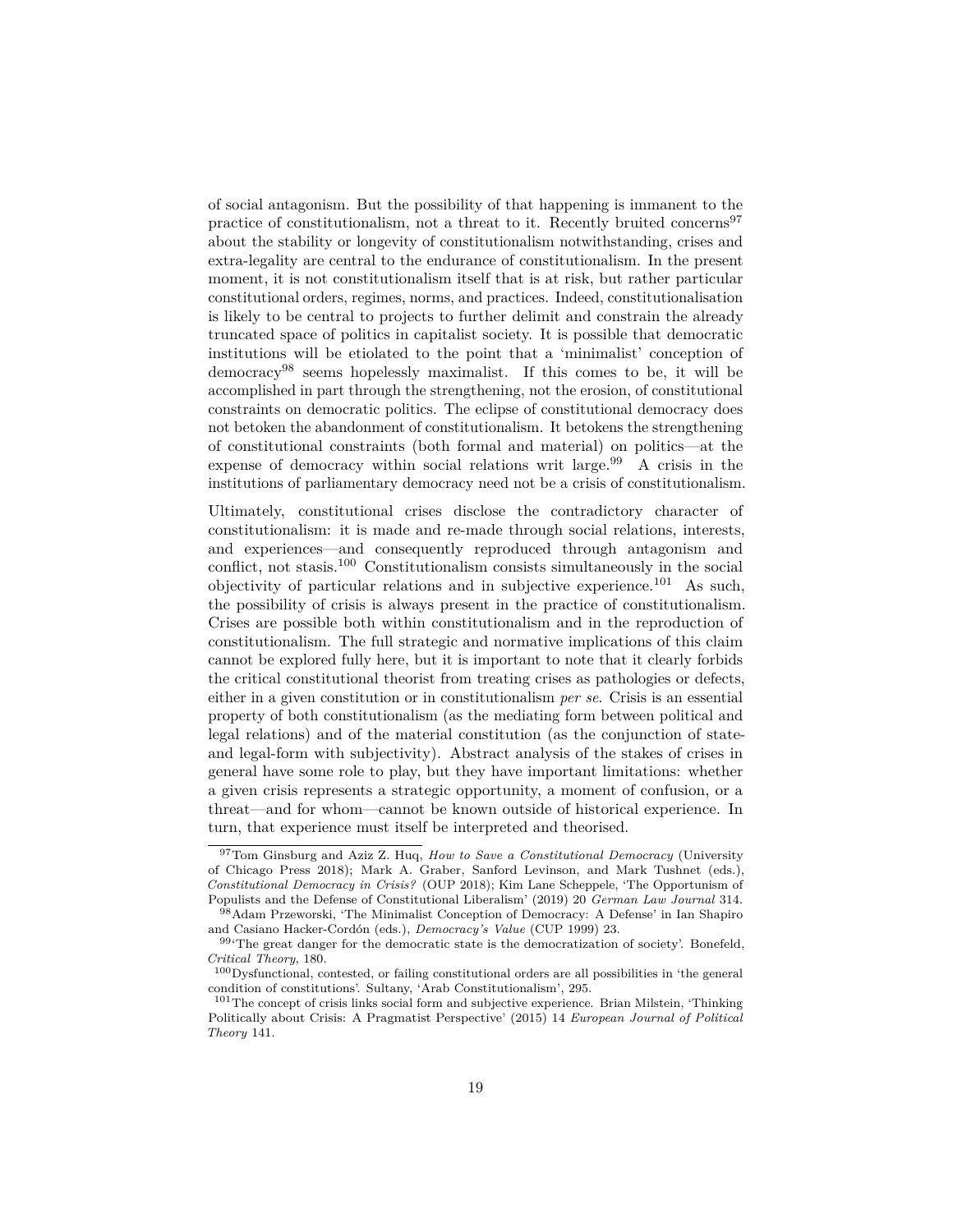Recognising that crisis is constitutive of constitutionalism entails acknowledgment that crises are neither aberrant nor unusual. They are not even infrequent. They express the contradictions of constitutionalism—which both presupposes and suppresses conflict—and are, in a sense, banal. Recent constitutional changes, conflicts, and struggles in India,  $102$  Turkey,  $103$ 

the European Union<sup>[104](#page-19-2)</sup> (including the departure of the United Kingdom,<sup>[105](#page-19-3)</sup> as well as the consolidation of authoritarian regimes in Hungary[106](#page-19-4) and  $Poland<sup>107</sup>$  $Poland<sup>107</sup>$  $Poland<sup>107</sup>$ , and elsewhere have attracted considerable attention in contemporary constitutional scholarship, much of which emphasises that constitutions are not exclusive to liberal polities, and that liberalism and authoritarianism are by no means necessarily in opposition.[108](#page-19-6) But the conflicts attending the crisis-prone reproduction of the US constitution ought to attract attention as well—in spite of the self-congratulatory register adopted by most US constitutional theorists.[109](#page-19-7) The US constitution was created and has been reproduced through struggles to preserve specific social relations, including settler colonialism, chattel slavery, and domination through ascription to hierarchies of race.<sup>[110](#page-19-8)</sup> Its reproduction is attended by crisis tendencies, and it is presently articulated with the coercive reproduction of global capital accumulation through state violence.[111](#page-19-9) Such articulation also suggests that the concept of constitutional crisis cannot be neatly mapped onto territorial or jurisdictional frameworks. Nor are they independent or separate from crises attending the reproduction of capitalist social relations more generally. Within capitalism, constitutional

<sup>106</sup>Adam Fabry, *The Political Economy of Hungary: From State Capitalism to Authoritarian Neoliberalism* (Palgrave Macmillan 2019).

<span id="page-19-5"></span><sup>107</sup>Wojciech Sadurski, *Poland's Constitutional Breakdown* (OUP 2019).

<span id="page-19-7"></span><span id="page-19-6"></span><sup>108</sup>Alviar García and Frankenberg, *Authoritarian Constitutionalism.*

<sup>109</sup>In a classic statement, Karl Llewellyn noted that a wide (and hence crisis-prone) fissure between grand constitutional narratives and the realities of constitutional functioning has been a persistent feature of the US as a polity. Karl N. Llewellyn, 'The Constitution as an Institution' (1934) 34 *Columbia Law Review* 1.

<span id="page-19-8"></span><sup>110</sup>Beard's 'economic interpretation' is woefully inadequate precisely because of its inattention to these essential elements of US constitutionalism. Charles A. Beard, *An Economic Interpretation of the Constitution of the United States* (The Free Press 1913). Du Bois provided posterity with the closest thing to a definitive critique of US constitutional culture in his *Black Reconstruction*. For background see Robert L. Tsai, *America's Forgotten Constitutions* (Harvard University Press 2014); Michael J. Klarman, *The Framers' Coup: The Making of the United States Constitution* (OUP 2016); Adam Dahl, *Empire of the People: Settler Colonialism and the Foundations of Modern Democratic Thought* (University Press of Kansas 2018).

<span id="page-19-9"></span><sup>111</sup>Bâli and Rana, 'Constitutionalism'.

<span id="page-19-0"></span><sup>102</sup>Alf Gunvald Nilsen, Kenneth Bo Nielson, and Anand Vaidya (eds.), *Indian Democracy: Origins, Trajectories, Contestations* (Pluto Press 2019).

<span id="page-19-1"></span><sup>103</sup>Pınar Bedirhanoğlu, Çağlar Dölek, Funda Hülagü, and Özlem Kaygusuz (eds.), *Turkey's New State in the Making: Transformations in Legality, Economy and Coercion* (Zed Books 2020).

<span id="page-19-2"></span> $104$ Michael A Wilkinson, 'Authoritarian Liberalism in Europe: A Common Critique of Neoliberalism and Ordoliberalism' (2019) 45 *Critical Sociology* 1023; Werner Bonefeld, 'European Economic Constitution and the Transformation of Democracy: On Class and the State of Law' (2015) 21 *European Journal of International Relations* 867. See also Eva Nanopoulos' contribution to the present volume.

<span id="page-19-4"></span><span id="page-19-3"></span><sup>105</sup>Tawihda Ahmed and Elaine Fahey (eds.), *On Brexit* (Edward Elgar 2019).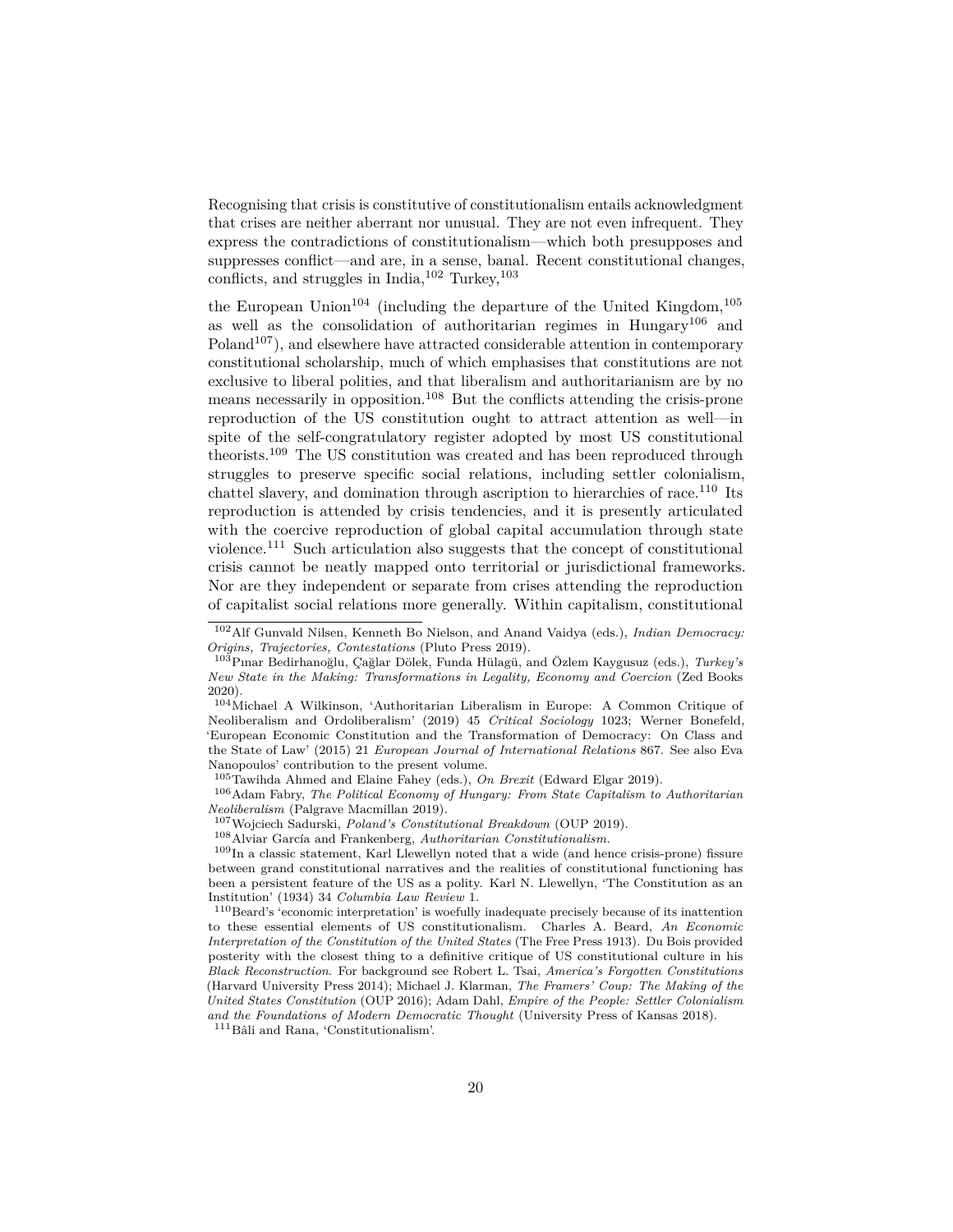crises are always global. As of this writing, interlaced and contagious crises of production, debt, and novel pathogens are demonstrating the planetary scope of the subordination of the social good to the valorisation of capital, and are exposing the contradictions that inhere in constitutionalism's depoliticisation of society. And yet this is just one thread out of many in the tapestry of catastrophe.

### **6 Conclusion**

Contemporary constitutionalism is riven with contradictions. Antidemocratic projects of depoliticisation are pursued through the constitutionalisation of policy, such as judicial supremacy,<sup>[112](#page-20-0)</sup> 'juristocracy',<sup>[113](#page-20-1)</sup> or the legal insulation of particular relations of production and exchange in supra- or transnational institutions or international legal frameworks.[114](#page-20-2) Liberal constitutional frameworks are currently in free fall in numerous polities, both established and relatively new. Often, many of those who criticise liberal constitutionalism from the left find themselves defending constitutional law—despite its manifest flaws and contradictions—against a global tide of reaction.

At one point Marx did, of course, identify democracy as the solution to the '*riddle* of all constitutions'.[115](#page-20-3) As always, it must be remembered that the democratisation of social relations (which must not be confused with parliamentary democracy) is inseparable from the struggle to transform capitalist social relations. Defences of liberal constitutionalism against reaction—whether they are strategic or sincere, principled or instrumental—are not themselves adequate tactics of emancipatory contestation. Constitutions are relations of struggle and made through struggle. The barriers they erect in the place of the democratisation of social relations can themselves only be unmade through struggle.

Constitutional law is a rich area for further analysis and inquiry by students of Marx's critique. But, as ever, it remains the point to change the world and not only to interpret it—necessary though the latter may be to the former. All too often, constitutional theorists go no further than the contemplation of the puzzles and riddles posed by the practice and theory of constitutionalism. Leaning back in contented repose does not become those who inquire into the law for the purposes of emancipatory social transformation. The critique of

<span id="page-20-0"></span><sup>112</sup>Gordon Silverstein, *Law's Allure: How Law Shapes, Constrains, Saves, and Kills Politics* (CUP 2009).

<span id="page-20-1"></span><sup>113</sup>Ran Hirschl, *Towards Juristocracy: The Origins and Consequences of the New Constitutionalism* (HUP 2004).

<span id="page-20-2"></span><sup>114</sup>For a recent example see Tom Chodor, 'The Rise and Fall and Rise of the Trans-Pacific Partnership: 21st Century Trade Politics through a New Constitutionalist Lens' (2019) 26 *Review of International Political Economy* 232.

<span id="page-20-3"></span><sup>115</sup>Karl Marx, 'Contribution to the Critique of Hegel's Philosophy of Law' [1843] in Karl Marx and Frederick Engels, *Collected Works*, vol. 3 (Lawrence & Wishart 1975) 3, 29 (original emphasis). Cf. Igor Shoikhedbrod, *Revisiting Marx's Critique of Liberalism: Rethinking Justice, Legality and Rights* (Palgrave Macmillan 2019) 191–205.